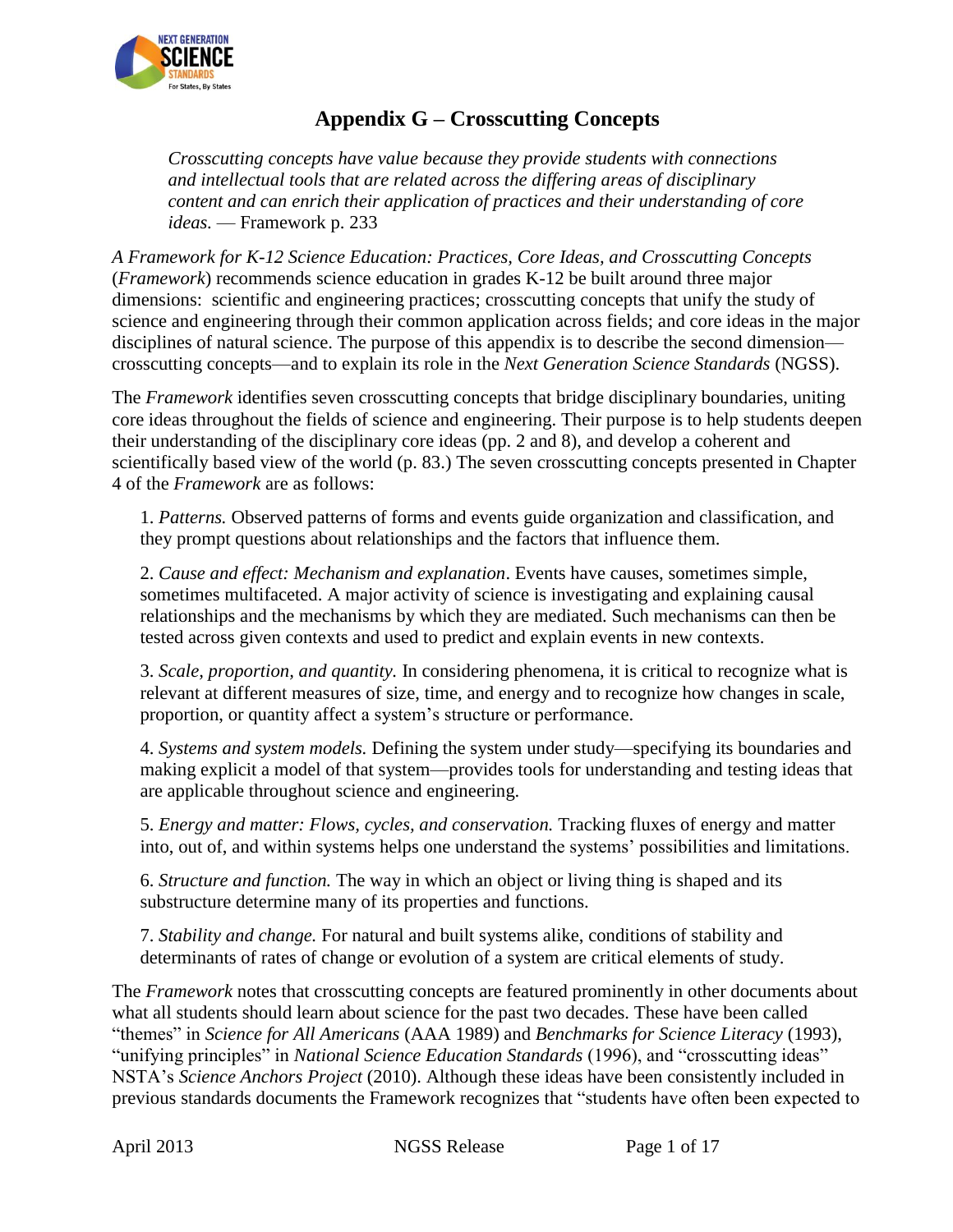

build such knowledge without any explicit instructional support. Hence the purpose of highlighting them as Dimension 2 of the framework is to elevate their role in the development of standards, curricula, instruction, and assessments." (p. 83) The writing team has continued this commitment by weaving crosscutting concepts into the performance expectations for all students—so they cannot be left out.

## **Guiding Principles**

The *Framework* recommended crosscutting concepts be embedded in the science curriculum beginning in the earliest years of schooling and suggested a number of guiding principles for how they should be used. The development process of the standards provided insights into the crosscutting concepts. These insights are shared in the following guiding principles.

**Crosscutting concepts can help students better understand core ideas in science and engineering.** When students encounter new phenomena, whether in a science lab, field trip, or on their own, they need mental tools to help engage in and come to understand the phenomena from a scientific point of view. Familiarity with crosscutting concepts can provide that perspective. For example, when approaching a complex phenomenon (either a natural phenomenon or a machine) an approach that makes sense is to begin by observing and characterizing the phenomenon in terms of patterns. A next step might be to simplify the phenomenon by thinking of it as a system and modeling its components and how they interact. In some cases it would be useful to study how energy and matter flow through the system, or to study how structure affects function (or malfunction). These preliminary studies may suggest explanations for the phenomena, which could be checked by predicting patterns that might emerge if the explanation is correct, and matching those predictions with those observed in the real world.

**Crosscutting concepts can help students better understand science and engineering practices.** Because the crosscutting concepts address the fundamental aspects of nature, they also inform the way humans attempt to understand it. Different crosscutting concepts align with different practices, and when students carry out these practices, they are often addressing one of these crosscutting concepts. For example, when students analyze and interpret data, they are often looking for patterns in observations, mathematical or visual. The practice of planning and carrying out an investigation is often aimed at identifying cause and effect relationships: if you poke or prod something, what will happen? The crosscutting concept of "Systems and System Models" is clearly related to the practice of developing and using models.

**Repetition in different contexts will be necessary to build familiarity.** Repetition is counter to the guiding principles the writing team used in creating performance expectations to reflect the core ideas in the science disciplines. In order to reduce the total amount of material students are held accountable to learn, repetition was reduced whenever possible. However, crosscutting concepts are repeated within grades at the elementary level and grade-bands at the middle and high school levels so these concepts "become common and familiar touchstones across the disciplines and grade levels." (p. 83)

**Crosscutting concepts should grow in complexity and sophistication across the grades.** Repetition alone is not sufficient. As students grow in their understanding of the science disciplines, depth of understanding crosscutting concepts should grow as well. The writing team has adapted and added to the ideas expressed in the *Framework* in developing a matrix for use in crafting performance expectations that describe student understanding of the crosscutting concepts. The matrix is found at the end of this section.

April 2013 NGSS Release Page 2 of 17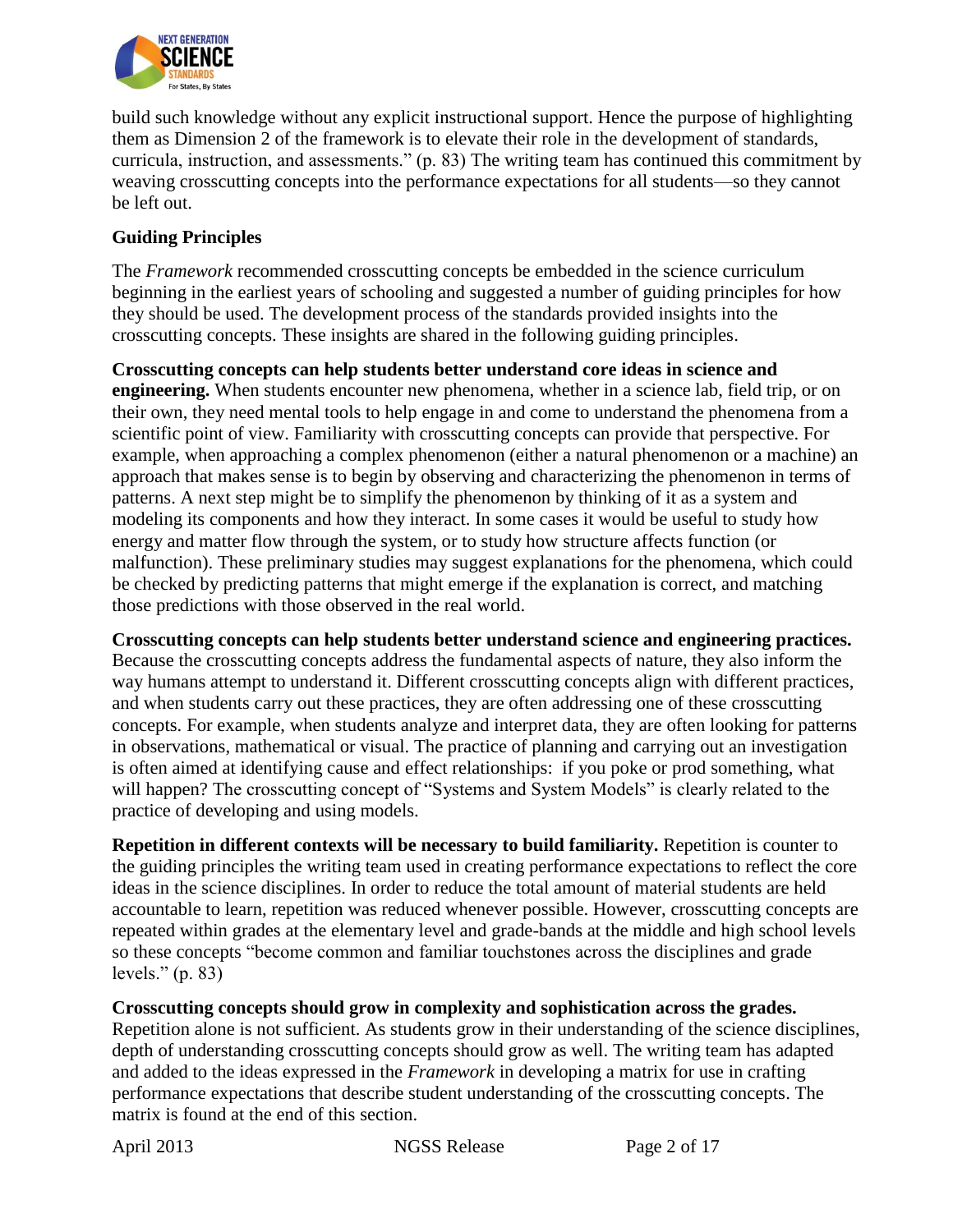

**Crosscutting concepts can provide a common vocabulary for science and engineering.** The practices, disciplinary core ideas, and crosscutting concepts are the same in science and engineering. What is different is how and why they are used—to explain natural phenomena in science, and to solve a problem or accomplish a goal in engineering. Students need both types of experiences to develop a deep and flexible understanding of how these terms are applied in each of these closely allied fields. As crosscutting concepts are encountered repeatedly across academic disciplines, familiar vocabulary can enhance engagement and understanding for English language learners, students with language processing difficulties, and students with limited literacy development.

**Crosscutting concepts should not be assessed separately from practices or core ideas.** Students should not be assessed on their ability to define "pattern," "system," or any other crosscutting concepts as a separate vocabulary word. To capture the vision in the *Framework,* students should be assessed on the extent to which they have achieved a coherent scientific worldview by recognizing similarities among core ideas in science or engineering that may at first seem very different, but are united through crosscutting concepts.

**Performance expectations focus on some but not all capabilities associated with a crosscutting concept.** As core ideas grow in complexity and sophistication across the grades it becomes more and more difficult to express them fully in performance expectations. Consequently, most performance expectations reflect only some aspects of a crosscutting concept. These aspects are indicated in the right-hand foundation box in each of the standards. All aspects of each core idea considered by the writing team can be found in the matrix at the end of this section.

**Crosscutting concepts are for** *all* **students.** Crosscutting concepts raise the bar for students who have not achieved at high levels in academic subjects and often assigned to classes that emphasize "the basics," which in science may be taken to provide primarily factual information and lowerorder thinking skills. Consequently, it is essential that *all students* engage in using crosscutting concepts, which could result in leveling the playing field and promoting deeper understanding for all students.

**Inclusion of Nature of Science and Engineering Concepts.** Sometimes included in the crosscutting concept foundation boxes are concepts related to materials from the "Nature of Science" or "Science, Technology, Society, and the Environment." These are not to be confused with the "Crosscutting Concepts" but rather represent an organizational structure of the NGSS recognizing concepts from both the Nature of Science and Science, Technology, Society, and the Environment that extend across all of the sciences. Readers should use Appendices H and J for further information on these ideas.

### **Progression of Crosscutting Concepts Across the Grades**

Following is a brief summary of how each crosscutting concept increases in complexity and sophistication across the grades as envisioned in the *Framework*. Examples of performance expectations illustrate how these ideas play out in the NGSS.

**1. "Patterns** exist everywhere—in regularly occurring shapes or structures and in repeating events and relationships. For example, patterns are discernible in the symmetry of flowers and snowflakes, the cycling of the seasons, and the repeated base pairs of DNA." (p. 85)

While there are many patterns in nature, they are not the norm since there is a tendency for disorder

April 2013 NGSS Release Page 3 of 17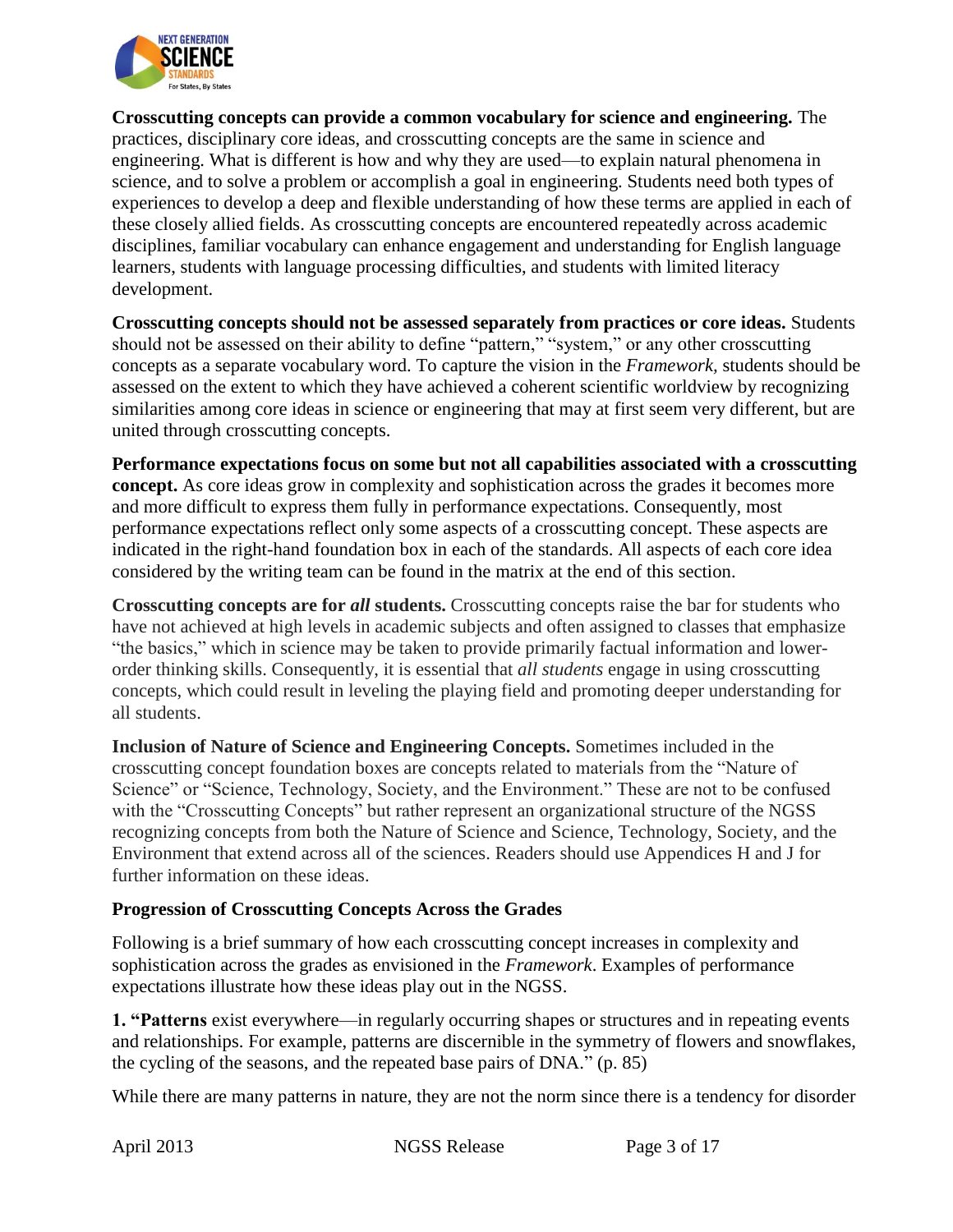

to increase (e.g. it is far more likely for a broken glass to scatter than for scattered bits to assemble themselves into a whole glass). In some cases, order seems to emerge from chaos, as when a plant sprouts, or a tornado appears amidst scattered storm clouds. It is in such examples that patterns exist and the beauty of nature is found. "Noticing patterns is often a first step to organizing phenomena and asking scientific questions about why and how the patterns occur." (p. 85)

"Once patterns and variations have been noted, they lead to questions; scientists seek explanations for observed patterns and for the similarity and diversity within them. Engineers often look for and analyze patterns, too. For example, they may diagnose patterns of failure of a designed system under test in order to improve the design, or they may analyze patterns of daily and seasonal use of power to design a system that can meet the fluctuating needs." (page 85-86)

Patterns figure prominently in the science and engineering practice of "Analyzing and Interpreting Data." Recognizing patterns is a large part of working with data. Students might look at geographical patterns on a map, plot data values on a chart or graph, or visually inspect the appearance of an organism or mineral. The crosscutting concept of patterns is also strongly associated with the practice of "Using Mathematics and Computational Thinking." It is often the case that patterns are identified best using mathematical concepts. As Richard Feynman said, "To those who do not know mathematics it is difficult to get across a real feeling as to the beauty, the deepest beauty, of nature. If you want to learn about nature, to appreciate nature, it is necessary to understand the language that she speaks in."

The human brain is remarkably adept at identifying patterns, and students progressively build upon this innate ability throughout their school experiences. The following table lists the guidelines used by the writing team for how this progression plays out across K-12, with examples of performance expectations drawn from the NGSS.

| <b>Progression Across the Grades</b>                                                                                                                                                                                                                                                                                                                                                                                    | <b>Performance Expectation from the NGSS</b>                                                                                                                                                                                                                                    |  |
|-------------------------------------------------------------------------------------------------------------------------------------------------------------------------------------------------------------------------------------------------------------------------------------------------------------------------------------------------------------------------------------------------------------------------|---------------------------------------------------------------------------------------------------------------------------------------------------------------------------------------------------------------------------------------------------------------------------------|--|
| In grades K-2, children recognize that patterns in the natural<br>and human designed world can be observed, used to describe<br>phenomena, and used as evidence.                                                                                                                                                                                                                                                        | 1-ESS1-1. Use observations of the sun, moon, and<br>stars to describe patterns that can be predicted.                                                                                                                                                                           |  |
| In grades 3-5, students identify similarities and differences<br>in order to sort and classify natural objects and designed<br>products. They identify patterns related to time, including<br>simple rates of change and cycles, and to use these patterns<br>to make predictions.                                                                                                                                      | 4-PS4-1. Develop a model of waves to describe<br>patterns in terms of amplitude and wavelength and<br>that waves can cause objects to move.                                                                                                                                     |  |
| In grades 6-8, students recognize that macroscopic patterns<br>are related to the nature of microscopic and atomic-level<br>structure. They identify patterns in rates of change and other<br>numerical relationships that provide information about<br>natural and human designed systems. They use patterns to<br>identify cause and effect relationships, and use graphs and<br>charts to identify patterns in data. | MS-LS4-1. Analyze and interpret data for patterns<br>in the fossil record that document the existence,<br>diversity, extinction, and change of life forms<br>throughout the history of life on Earth under the<br>assumption that natural laws operate today as in the<br>past. |  |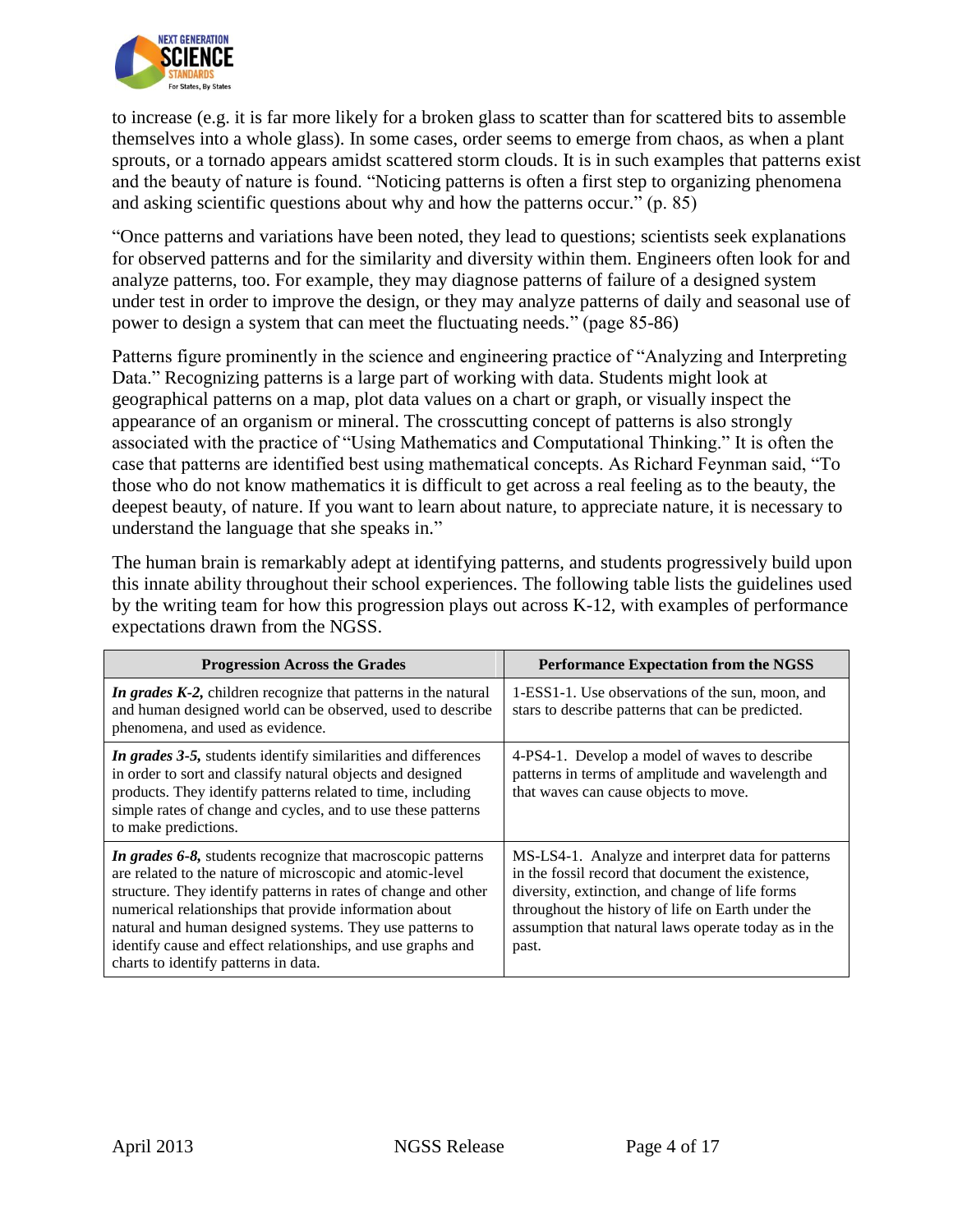

| In grades 9-12, students observe patterns in systems at<br>different scales and cite patterns as empirical evidence for<br>causality in supporting their explanations of phenomena.<br>They recognize classifications or explanations used at one<br>scale may not be useful or need revision using a different<br>scale; thus requiring improved investigations and<br>experiments. They use mathematical representations to<br>identify certain patterns and analyze patterns of performance | HS-PS1-2. Construct and revise an explanation for<br>the outcome of a simple chemical reaction based on<br>the outermost electron states of atoms, trends in the<br>periodic table, and knowledge of the patterns of<br>chemical properties. |
|------------------------------------------------------------------------------------------------------------------------------------------------------------------------------------------------------------------------------------------------------------------------------------------------------------------------------------------------------------------------------------------------------------------------------------------------------------------------------------------------|----------------------------------------------------------------------------------------------------------------------------------------------------------------------------------------------------------------------------------------------|
| in order to reengineer and improve a designed system.                                                                                                                                                                                                                                                                                                                                                                                                                                          |                                                                                                                                                                                                                                              |

**2. Cause and effect** is often the next step in science, after a discovery of patterns or events that occur together with regularity. A search for the underlying cause of a phenomenon has sparked some of the most compelling and productive scientific investigations. "Any tentative answer, or 'hypothesis,' that A causes B requires a model or mechanism for the chain of interactions that connect A and B. For example, the notion that diseases can be transmitted by a person's touch was initially treated with skepticism by the medical profession for lack of a plausible mechanism. Today infectious diseases are well understood as being transmitted by the passing of microscopic organisms (bacteria or viruses) between an infected person and another. A major activity of science is to uncover such causal connections, often with the hope that understanding the mechanisms will enable predictions and, in the case of infectious diseases, the design of preventive measures, treatments, and cures." (p. 87)

"In engineering, the goal is to design a system to cause a desired effect, so cause-and-effect relationships are as much a part of engineering as of science. Indeed, the process of design is a good place to help students begin to think in terms of cause and effect, because they must understand the underlying causal relationships in order to devise and explain a design that can achieve a specified objective." (p.88)

When students perform the practice of "Planning and Carrying Out Investigations," they often address cause and effect. At early ages, this involves "doing" something to the system of study and then watching to see what happens. At later ages, experiments are set up to test the sensitivity of the parameters involved, and this is accomplished by making a change (cause) to a single component of a system and examining, and often quantifying, the result (effect). Cause and effect is also closely associated with the practice of "Engaging in Argument from Evidence." In scientific practice, deducing the cause of an effect is often difficult, so multiple hypotheses may coexist. For example, though the occurrence (effect) of historical mass extinctions of organisms, such as the dinosaurs, is well established, the reason or reasons for the extinctions (cause) are still debated, and scientists develop and debate their arguments based on different forms of evidence. When students engage in scientific argumentation, it is often centered about identifying the causes of an effect.

| <b>Progression Across the Grades</b>                                                                                                                                                                                                                    | <b>Performance Expectation from the NGSS</b>                                                                                                                         |
|---------------------------------------------------------------------------------------------------------------------------------------------------------------------------------------------------------------------------------------------------------|----------------------------------------------------------------------------------------------------------------------------------------------------------------------|
| In grades K-2, students learn that events have causes that<br>generate observable patterns. They design simple tests to<br>gather evidence to support or refute their own ideas about<br>causes.                                                        | 1-PS4-3. Plan and conduct an investigation to<br>determine the effect of placing objects made with<br>different materials in the path of a beam of light.            |
| In grades 3-5, students routinely identify and test causal<br>relationships and use these relationships to explain change.<br>They understand events that occur together with regularity<br>might or might not signify a cause and effect relationship. | 4-ESS2-1. Make observations and/or measurements<br>to provide evidence of the effects of weathering or<br>the rate of erosion by water, ice, wind, or<br>vegetation. |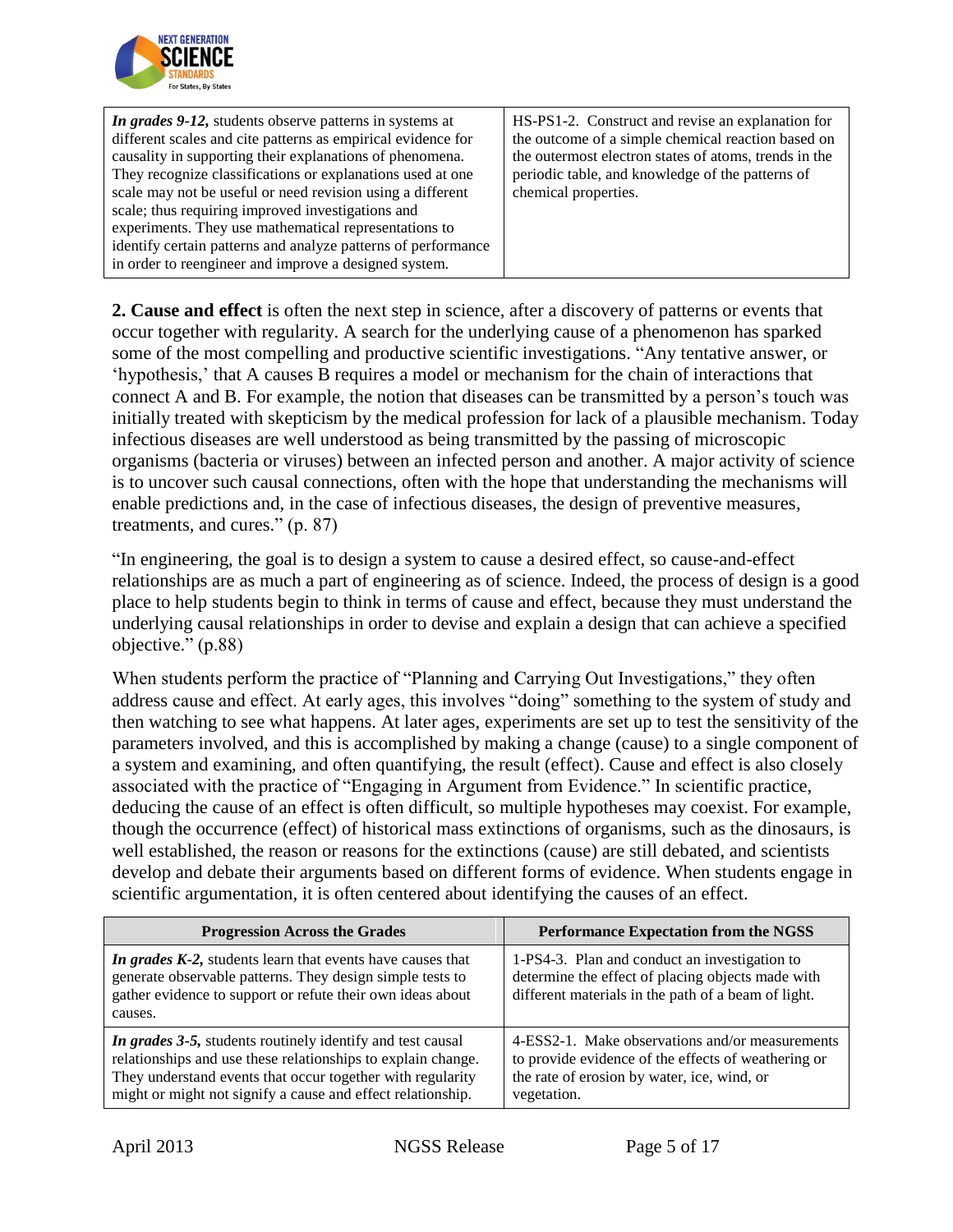

| In grades 6-8, students classify relationships as causal or<br>correlational, and recognize that correlation does not<br>necessarily imply causation. They use cause and effect<br>relationships to predict phenomena in natural or designed<br>systems. They also understand that phenomena may have<br>more than one cause, and some cause and effect relationships<br>in systems can only be described using probability.                                                                                                                      | MS-PS1-4. Develop a model that predicts and<br>describes changes in particle motion, temperature,<br>and state of a pure substance when thermal energy<br>is added or removed.                                                                                                |
|---------------------------------------------------------------------------------------------------------------------------------------------------------------------------------------------------------------------------------------------------------------------------------------------------------------------------------------------------------------------------------------------------------------------------------------------------------------------------------------------------------------------------------------------------|-------------------------------------------------------------------------------------------------------------------------------------------------------------------------------------------------------------------------------------------------------------------------------|
| <i>In grades 9-12</i> , students understand that empirical evidence<br>is required to differentiate between cause and correlation and<br>to make claims about specific causes and effects. They<br>suggest cause and effect relationships to explain and predict<br>behaviors in complex natural and designed systems. They<br>also propose causal relationships by examining what is<br>known about smaller scale mechanisms within the system.<br>They recognize changes in systems may have various causes<br>that may not have equal effects. | HS-LS3-2. Make and defend a claim based on<br>evidence that inheritable genetic variations may<br>result from: (1) new genetic combinations through<br>meiosis, (2) viable errors occurring during<br>replication, and/or $(3)$ mutations caused by<br>environmental factors. |

**3. Scale, Proportion and Quantity** are important in both science and engineering. These are fundamental assessments of dimension that form the foundation of observations about nature. Before an analysis of function or process can be made (the *how* or *why*), it is necessary to identify the *what*. These concepts are the starting point for scientific understanding, whether it is of a total system or its individual components. Any student who has ever played the game "twenty questions" understands this inherently, asking questions such as, "Is it bigger than a bread box?" in order to first determine the object's size.

An understanding of scale involves not only understanding systems and processes vary in size, time span, and energy, but also different mechanisms operate at different scales. In engineering, "no structure could be conceived, much less constructed, without the engineer's precise sense of scale... At a basic level, in order to identify something as bigger or smaller than something else—and how much bigger or smaller—a student must appreciate the units used to measure it and develop a feel for quantity." (p. 90)

"The ideas of ratio and proportionality as used in science can extend and challenge students' mathematical understanding of these concepts. To appreciate the relative magnitude of some properties or processes, it may be necessary to grasp the relationships among different types of quantities—for example, speed as the ratio of distance traveled to time taken, density as a ratio of mass to volume. This use of ratio is quite different than a ratio of numbers describing fractions of a pie. Recognition of such relationships among different quantities is a key step in forming mathematical models that interpret scientific data." (p. 90)

The crosscutting concept of Scale, Proportion, and Quantity figures prominently in the practices of "Using Mathematics and Computational Thinking" and in "Analyzing and Interpreting Data." This concept addresses taking measurements of structures and phenomena, and these fundamental observations are usually obtained, analyzed, and interpreted quantitatively. This crosscutting concept also figures prominently in the practice of "Developing and Using Models." Scale and proportion are often best understood using models. For example, the relative scales of objects in the solar system or of the components of an atom are difficult to comprehend mathematically (because the numbers involved are either so large or so small), but visual or conceptual models make them much more understandable (e.g., if the solar system were the size of a penny, the Milky Way galaxy would be the size of Texas).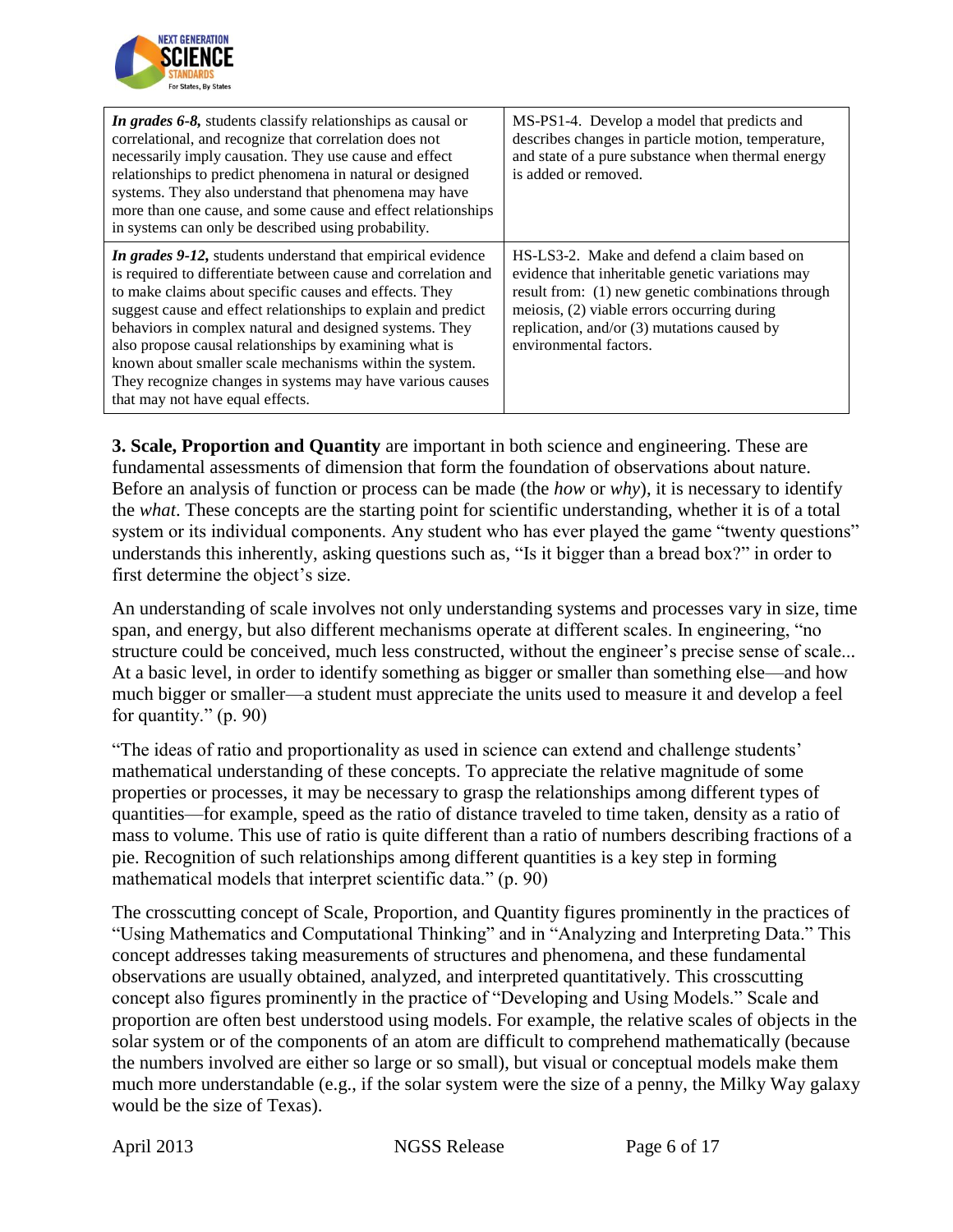

| <b>Progression Across the Grades</b>                                                                                                                                                                                                                                                                                                                                                                                                                                                                                                                                                                                                                                                       | <b>Performance Expectation from the NGSS</b>                                                                                                                        |  |  |
|--------------------------------------------------------------------------------------------------------------------------------------------------------------------------------------------------------------------------------------------------------------------------------------------------------------------------------------------------------------------------------------------------------------------------------------------------------------------------------------------------------------------------------------------------------------------------------------------------------------------------------------------------------------------------------------------|---------------------------------------------------------------------------------------------------------------------------------------------------------------------|--|--|
| In grades K-2, students use relative scales (e.g., bigger and<br>smaller; hotter and colder; faster and slower) to describe<br>objects. They use standard units to measure length.                                                                                                                                                                                                                                                                                                                                                                                                                                                                                                         |                                                                                                                                                                     |  |  |
| In grades 3-5, students recognize natural objects and<br>observable phenomena exist from the very small to the<br>immensely large. They use standard units to measure and<br>describe physical quantities such as weight, time,<br>temperature, and volume.                                                                                                                                                                                                                                                                                                                                                                                                                                | 5-ESS1-1. Support an argument that the apparent<br>brightness of the sun and stars is due to their relative<br>distances from Earth.                                |  |  |
| In grades 6-8, students observe time, space, and energy<br>phenomena at various scales using models to study systems<br>that are too large or too small. They understand phenomena<br>observed at one scale may not be observable at another scale,<br>and the function of natural and designed systems may change<br>with scale. They use proportional relationships (e.g., speed as<br>the ratio of distance traveled to time taken) to gather<br>information about the magnitude of properties and processes.<br>They represent scientific relationships through the use of<br>algebraic expressions and equations.                                                                     | MS-LS1-1. Conduct an investigation to provide<br>evidence that living things are made of cells; either<br>one cell or many different numbers and types of<br>cells. |  |  |
| In grades 9-12, students understand the significance of a<br>phenomenon is dependent on the scale, proportion, and<br>quantity at which it occurs. They recognize patterns<br>observable at one scale may not be observable or exist at<br>other scales, and some systems can only be studied indirectly<br>as they are too small, too large, too fast, or too slow to<br>observe directly. Students use orders of magnitude to<br>understand how a model at one scale relates to a model at<br>another scale. They use algebraic thinking to examine<br>scientific data and predict the effect of a change in one<br>variable on another (e.g., linear growth vs. exponential<br>growth). | HS-ESS1-4. Use mathematical or computational<br>representations to predict the motion of orbiting<br>objects in the solar system.                                   |  |  |

**4. Systems and System Models** are useful in science and engineering because the world is complex, so it is helpful to isolate a single system and construct a simplified model of it. "To do this, scientists and engineers imagine an artificial boundary between the system in question and everything else. They then examine the system in detail while treating the effects of things outside the boundary as either forces acting on the system or flows of matter and energy across it—for example, the gravitational force due to Earth on a book lying on a table or the carbon dioxide expelled by an organism. Consideration of flows into and out of the system is a crucial element of system design. In the laboratory or even in field research, the extent to which a system under study can be physically isolated or external conditions controlled is an important element of the design of an investigation and interpretation of results…The properties and behavior of the whole system can be very different from those of any of its parts, and large systems may have emergent properties, such as the shape of a tree, that cannot be predicted in detail from knowledge about the components and their interactions." (p. 92)

"Models can be valuable in predicting a system's behaviors or in diagnosing problems or failures in its functioning, regardless of what type of system is being examined… In a simple mechanical system, interactions among the parts are describable in terms of forces among them that cause changes in motion or physical stresses. In more complex systems, it is not always possible or useful

April 2013 NGSS Release Page 7 of 17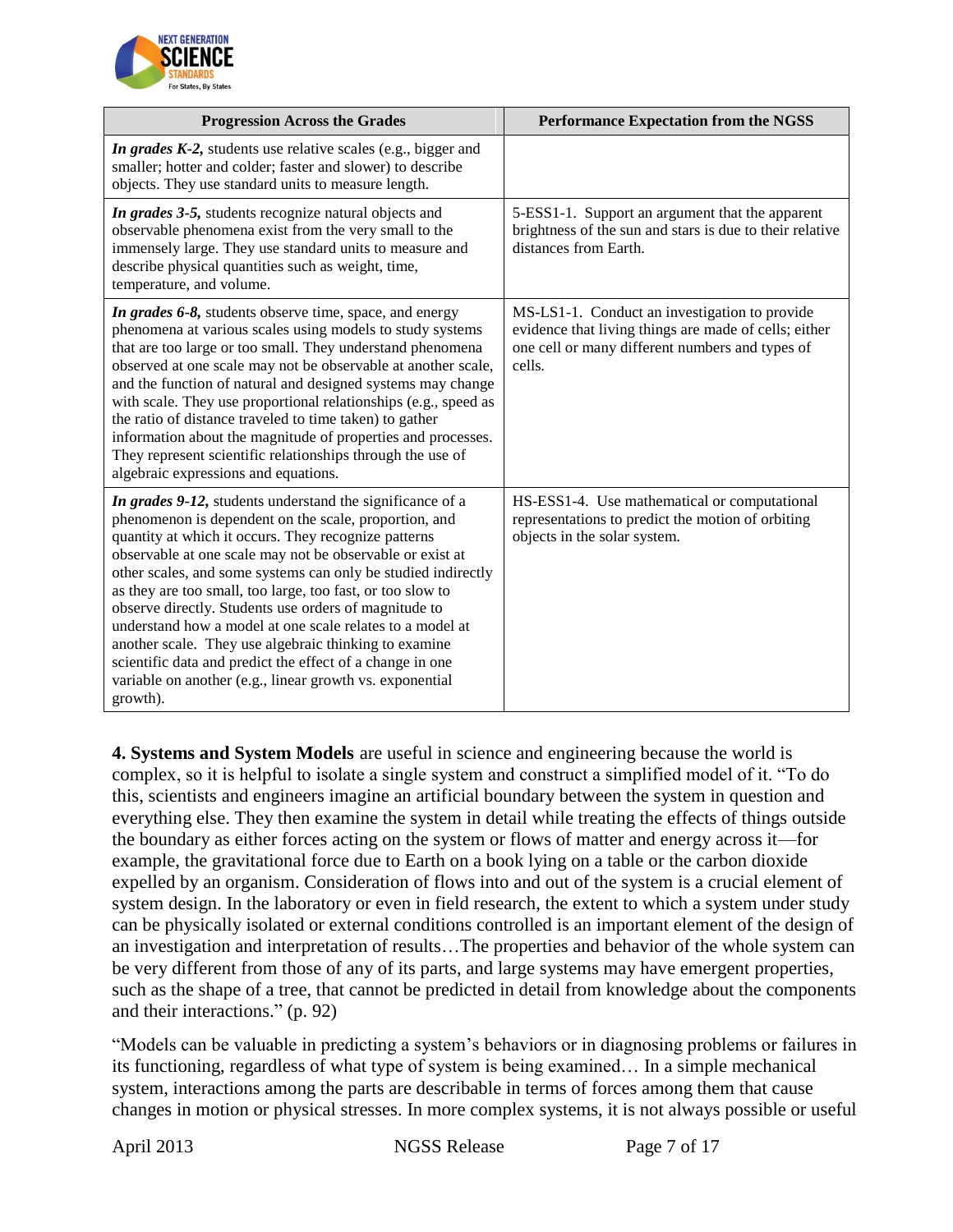

to consider interactions at this detailed mechanical level, yet it is equally important to ask what interactions are occurring (e.g., predator-prey relationships in an ecosystem) and to recognize that they all involve transfers of energy, matter, and (in some cases) information among parts of the system… Any model of a system incorporates assumptions and approximations; the key is to be aware of what they are and how they affect the model's reliability and precision. Predictions may be reliable but not precise or, worse, precise but not reliable; the degree of reliability and precision needed depends on the use to which the model will be put." (p. 93)

| <b>Progression Across the Grades</b>                                                                                                                                                                                                                                                                                                                                                                                                                                                                                                                                                                                                      | <b>Performance Expectation from the NGSS</b>                                                                                                                                               |  |
|-------------------------------------------------------------------------------------------------------------------------------------------------------------------------------------------------------------------------------------------------------------------------------------------------------------------------------------------------------------------------------------------------------------------------------------------------------------------------------------------------------------------------------------------------------------------------------------------------------------------------------------------|--------------------------------------------------------------------------------------------------------------------------------------------------------------------------------------------|--|
| In grades K-2, students understand objects and organisms<br>can be described in terms of their parts; and systems in the<br>natural and designed world have parts that work together.                                                                                                                                                                                                                                                                                                                                                                                                                                                     | K-ESS3-1. Use a model to represent the<br>relationship between the needs of different plants or<br>animals (including humans) and the places they live.                                    |  |
| In grades 3-5, students understand that a system is a group<br>of related parts that make up a whole and can carry out<br>functions its individual parts cannot. They can also describe<br>a system in terms of its components and their interactions.                                                                                                                                                                                                                                                                                                                                                                                    | 3-LS4-4. Make a claim about the merit of a<br>solution to a problem caused when the environment<br>changes and the types of plants and animals that live<br>there may change.              |  |
| In grades 6-8, students can understand that systems may<br>interact with other systems; they may have sub-systems and<br>be a part of larger complex systems. They can use models to<br>represent systems and their interactions—such as inputs,<br>processes and outputs—and energy, matter, and information<br>flows within systems. They can also learn that models are<br>limited in that they only represent certain aspects of the<br>system under study.                                                                                                                                                                           | MS-PS2-4. Construct and present arguments using<br>evidence to support the claim that gravitational<br>interactions are attractive and depend on the masses<br>of interacting objects.     |  |
| In grades 9-12, students can investigate or analyze a system<br>by defining its boundaries and initial conditions, as well as<br>its inputs and outputs. They can use models (e.g., physical,<br>mathematical, computer models) to simulate the flow of<br>energy, matter, and interactions within and between systems<br>at different scales. They can also use models and simulations<br>to predict the behavior of a system, and recognize that these<br>predictions have limited precision and reliability due to the<br>assumptions and approximations inherent in the models.<br>They can also design systems to do specific tasks. | HS-LS2-5. Develop a model to illustrate the role of<br>photosynthesis and cellular respiration in the<br>cycling of carbon among the biosphere, atmosphere,<br>hydrosphere, and geosphere. |  |

**5. Energy and Matter** are essential concepts in all disciplines of science and engineering, often in connection with systems. "The supply of energy and of each needed chemical element restricts a system's operation—for example, without inputs of energy (sunlight) and matter (carbon dioxide and water), a plant cannot grow. Hence, it is very informative to track the transfers of matter and energy within, into, or out of any system under study.

"In many systems there also are cycles of various types. In some cases, the most readily observable cycling may be of matter—for example, water going back and forth between Earth's atmosphere and its surface and subsurface reservoirs. Any such cycle of matter also involves associated energy transfers at each stage, so to fully understand the water cycle, one must model not only how water moves between parts of the system but also the energy transfer mechanisms that are critical for that motion.

"Consideration of energy and matter inputs, outputs, and flows or transfers within a system or process are equally important for engineering. A major goal in design is to maximize certain types

April 2013 NGSS Release Page 8 of 17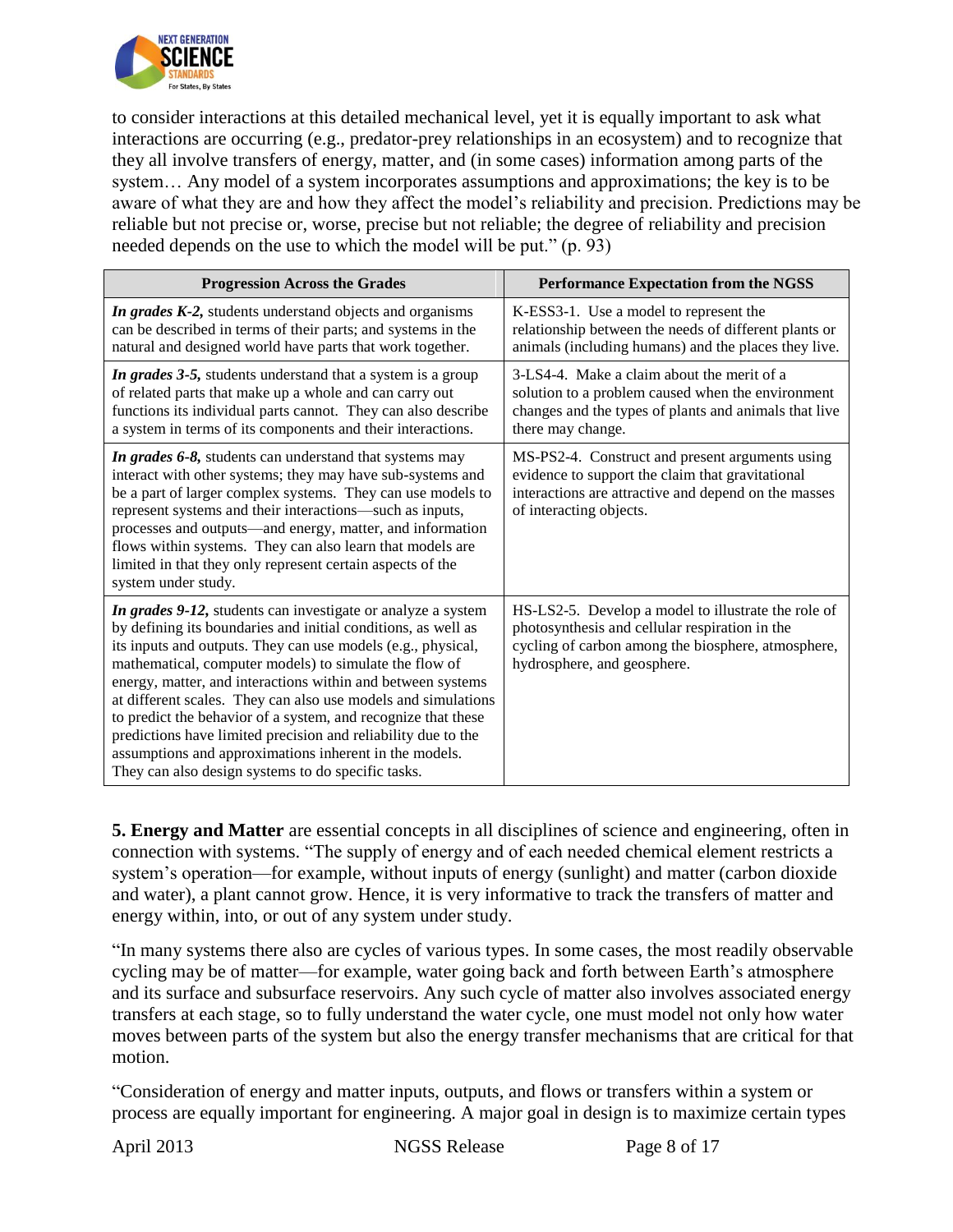

of energy output while minimizing others, in order to minimize the energy inputs needed to achieve a desired task." (p. 95)

| <b>Progression Across the Grades</b>                                                                                                                                                                                                                                                                                                                                                                                                                                                                                                                                                                                   | <b>Performance Expectation from the NGSS</b>                                                                                                                                                      |  |
|------------------------------------------------------------------------------------------------------------------------------------------------------------------------------------------------------------------------------------------------------------------------------------------------------------------------------------------------------------------------------------------------------------------------------------------------------------------------------------------------------------------------------------------------------------------------------------------------------------------------|---------------------------------------------------------------------------------------------------------------------------------------------------------------------------------------------------|--|
| In grades K-2, students observe objects may break into<br>smaller pieces, be put together into larger pieces, or change<br>shapes.                                                                                                                                                                                                                                                                                                                                                                                                                                                                                     | 2-PS1-3. Make observations to construct an<br>evidence-based account of how an object made of a<br>small set of pieces can be disassembled and made<br>into a new object.                         |  |
| In grades 3-5, students learn matter is made of particles and<br>energy can be transferred in various ways and between<br>objects. Students observe the conservation of matter by<br>tracking matter flows and cycles before and after processes<br>and recognizing the total weight of substances does not<br>change.                                                                                                                                                                                                                                                                                                 | 5-LS1-1. Support an argument that plants get the<br>materials they need for growth chiefly from air and<br>water.                                                                                 |  |
| In grades 6-8, students learn matter is conserved because<br>atoms are conserved in physical and chemical processes.<br>They also learn within a natural or designed system, the<br>transfer of energy drives the motion and/or cycling of matter.<br>Energy may take different forms (e.g. energy in fields,<br>thermal energy, energy of motion). The transfer of energy<br>can be tracked as energy flows through a designed or natural<br>system.                                                                                                                                                                  | MS-ESS2-4. Develop a model to describe the<br>cycling of water through Earth's systems driven by<br>energy from the sun and the force of gravity.                                                 |  |
| In grades 9-12, students learn that the total amount of energy<br>and matter in closed systems is conserved. They can<br>describe changes of energy and matter in a system in terms<br>of energy and matter flows into, out of, and within that<br>system. They also learn that energy cannot be created or<br>destroyed. It only moves between one place and another<br>place, between objects and/or fields, or between systems.<br>Energy drives the cycling of matter within and between<br>systems. In nuclear processes, atoms are not conserved, but<br>the total number of protons plus neutrons is conserved. | HS-PS1-8. Develop models to illustrate the changes<br>in the composition of the nucleus of the atom and<br>the energy released during the processes of fission,<br>fusion, and radioactive decay. |  |

**6. Structure and Function** are complementary properties. "The shape and stability of structures of natural and designed objects are related to their function(s). The functioning of natural and built systems alike depends on the shapes and relationships of certain key parts as well as on the properties of the materials from which they are made. A sense of scale is necessary in order to know what properties and what aspects of shape or material are relevant at a particular magnitude or in investigating particular phenomena—that is, the selection of an appropriate scale depends on the question being asked. For example, the substructures of molecules are not particularly important in understanding the phenomenon of pressure, but they are relevant to understanding why the ratio between temperature and pressure at constant volume is different for different substances.

"Similarly, understanding how a bicycle works is best addressed by examining the structures and their functions at the scale of, say, the frame, wheels, and pedals. However, building a lighter bicycle may require knowledge of the properties (such as rigidity and hardness) of the materials needed for specific parts of the bicycle. In that way, the builder can seek less dense materials with appropriate properties; this pursuit may lead in turn to an examination of the atomic-scale structure of candidate materials. As a result, new parts with the desired properties, possibly made of new materials, can be designed and fabricated." (p. 96-97)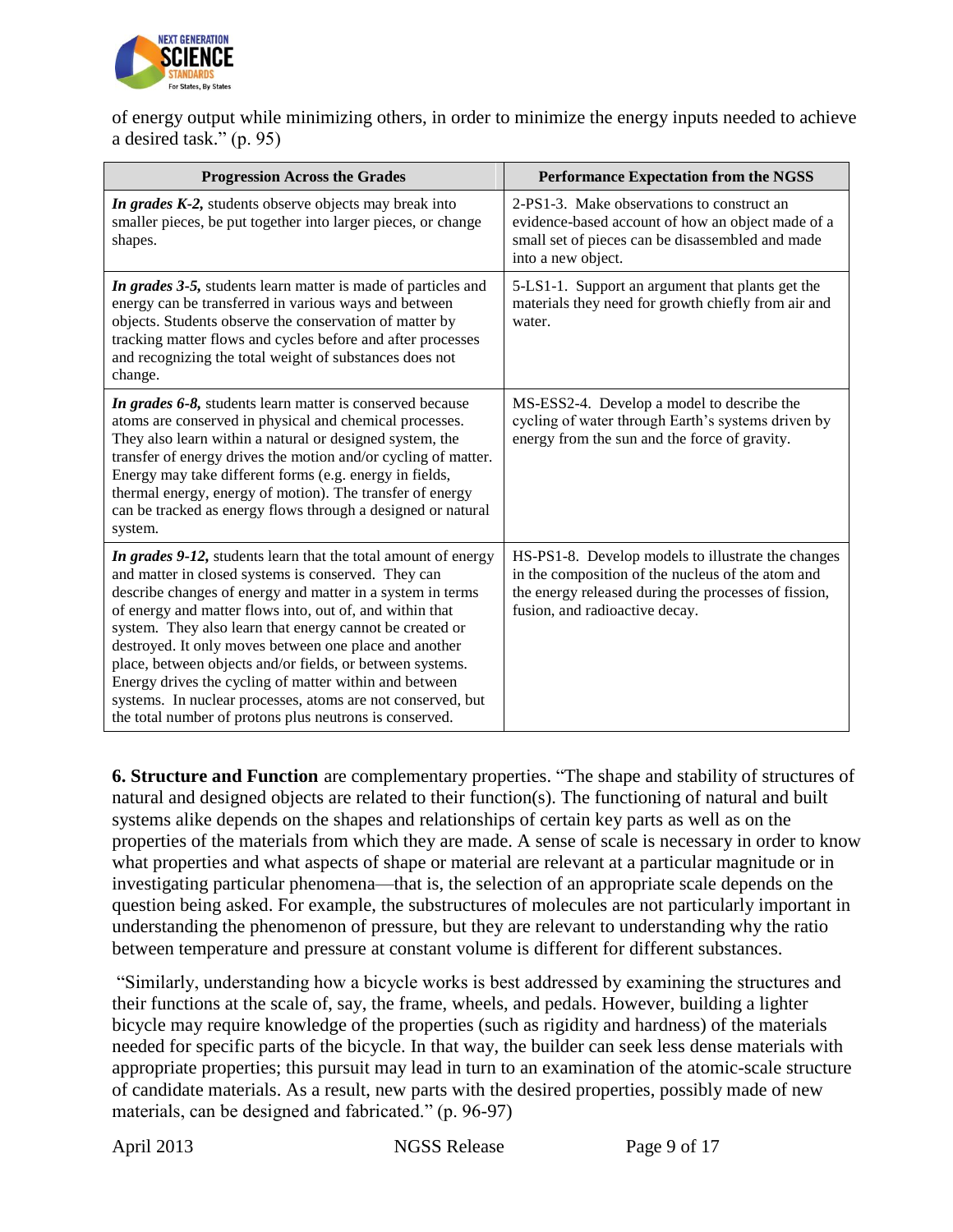

| <b>Progression Across the Grades</b>                                                                                                                                                                                                                                                                                                                                                                                                                                         | <b>Performance Expectation from the NGSS</b>                                                                                            |  |
|------------------------------------------------------------------------------------------------------------------------------------------------------------------------------------------------------------------------------------------------------------------------------------------------------------------------------------------------------------------------------------------------------------------------------------------------------------------------------|-----------------------------------------------------------------------------------------------------------------------------------------|--|
| In grades K-2, students observe the shape and stability of<br>structures of natural and designed objects are related to their<br>function( $s$ ).                                                                                                                                                                                                                                                                                                                            | 2-LS2-2. Develop a simple model that mimics the<br>function of an animal in dispersing seeds or<br>pollinating plants                   |  |
| In grades 3-5, students learn different materials have<br>different substructures, which can sometimes be observed;<br>and substructures have shapes and parts that serve functions.                                                                                                                                                                                                                                                                                         |                                                                                                                                         |  |
| In grades 6-8, students model complex and microscopic<br>structures and systems and visualize how their function<br>depends on the shapes, composition, and relationships among<br>its parts. They analyze many complex natural and designed<br>structures and systems to determine how they function. They<br>design structures to serve particular functions by taking into<br>account properties of different materials, and how materials<br>can be shaped and used.     | MS-PS4-2. Develop and use a model to describe<br>that waves are reflected, absorbed, or transmitted<br>through various materials.       |  |
| In grades 9-12, students investigate systems by examining<br>the properties of different materials, the structures of<br>different components, and their interconnections to reveal the<br>system's function and/or solve a problem. They infer the<br>functions and properties of natural and designed objects and<br>systems from their overall structure, the way their<br>components are shaped and used, and the molecular<br>substructures of their various materials. | HS-ESS2-5. Plan and conduct an investigation of<br>the properties of water and its effects on Earth<br>materials and surface processes. |  |

**7. Stability and Change** are the primary concerns of many, if not most scientific and engineering endeavors. **"**Stability denotes a condition in which some aspects of a system are unchanging, at least at the scale of observation. Stability means that a small disturbance will fade away—that is, the system will stay in, or return to, the stable condition. Such stability can take different forms, with the simplest being a static equilibrium, such as a ladder leaning on a wall. By contrast, a system with steady inflows and outflows (i.e., constant conditions) is said to be in dynamic equilibrium. For example, a dam may be at a constant level with steady quantities of water coming in and out. . . . A repeating pattern of cyclic change—such as the moon orbiting Earth—can also be seen as a stable situation, even though it is clearly not static.

"An understanding of dynamic equilibrium is crucial to understanding the major issues in any complex system—for example, population dynamics in an ecosystem or the relationship between the level of atmospheric carbon dioxide and Earth's average temperature. Dynamic equilibrium is an equally important concept for understanding the physical forces in matter. Stable matter is a system of atoms in dynamic equilibrium.

"In designing systems for stable operation, the mechanisms of external controls and internal 'feedback' loops are important design elements; feedback is important to understanding natural systems as well. A feedback loop is any mechanism in which a condition triggers some action that causes a change in that same condition, such as the temperature of a room triggering the thermostatic control that turns the room's heater on or off.

"A system can be stable on a small time scale, but on a larger time scale it may be seen to be changing. For example, when looking at a living organism over the course of an hour or a day, it may maintain stability; over longer periods, the organism grows, ages, and eventually dies. For the

April 2013 NGSS Release Page 10 of 17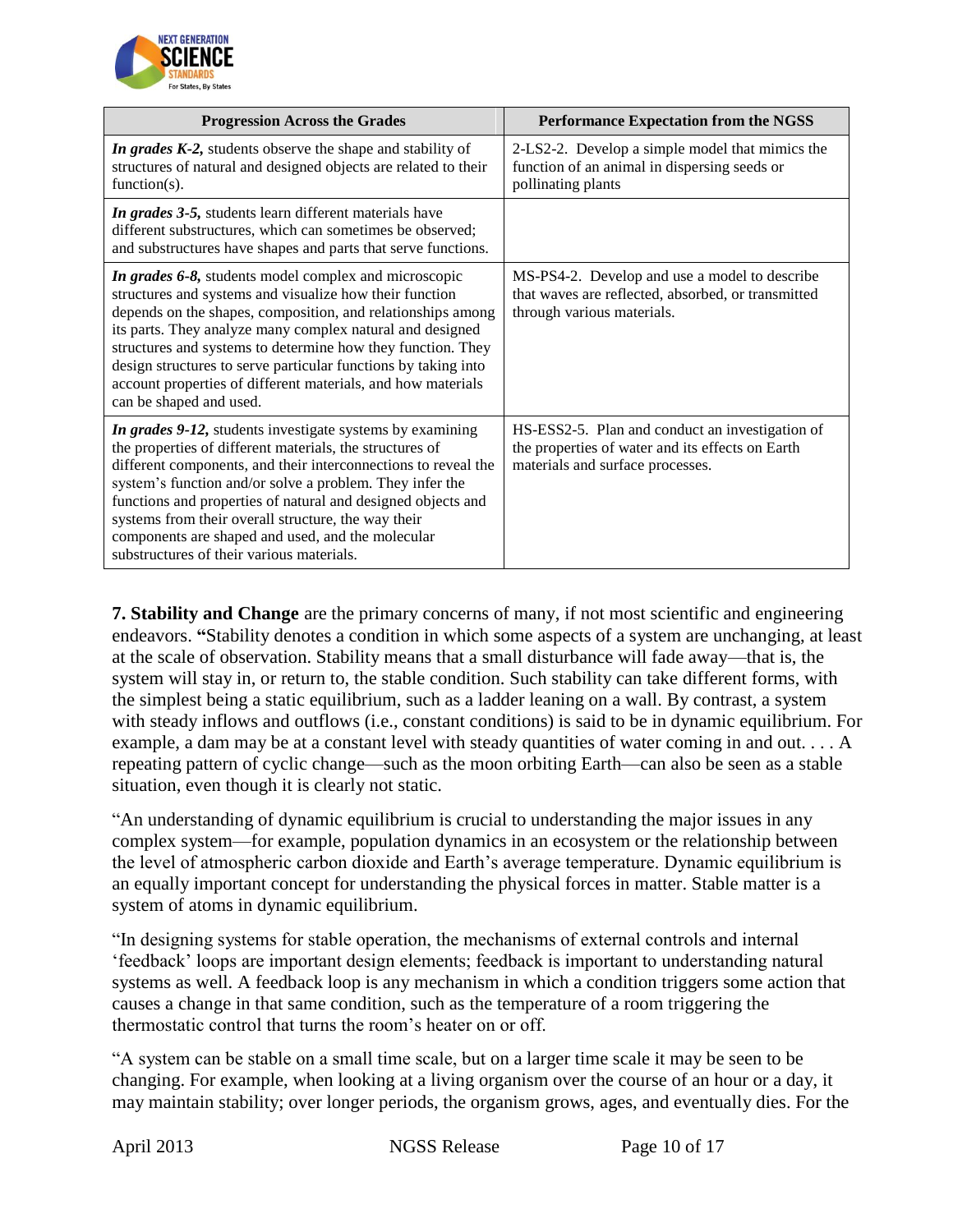

development of larger systems, such as the variety of living species inhabiting Earth or the formation of a galaxy, the relevant time scales may be very long indeed; such processes occur over millions or even billions of years." (p. 99-100)

| <b>Progression Across the Grades</b>                                                                                                                                                                                                                                                                                                                                                                                                                                                                | <b>Performance Expectation from the NGSS</b>                                                                                                                    |  |
|-----------------------------------------------------------------------------------------------------------------------------------------------------------------------------------------------------------------------------------------------------------------------------------------------------------------------------------------------------------------------------------------------------------------------------------------------------------------------------------------------------|-----------------------------------------------------------------------------------------------------------------------------------------------------------------|--|
| <i>In grades K-2</i> , students observe some things stay the same<br>while other things change, and things may change slowly or<br>rapidly.                                                                                                                                                                                                                                                                                                                                                         | 2-ESS2-1. Compare multiple solutions designed to<br>slow or prevent wind or water from changing the<br>shape of the land.                                       |  |
| In grades 3-5, students measure change in terms of<br>differences over time, and observe that change may occur at<br>different rates. Students learn some systems appear stable,<br>but over long periods of time they will eventually change.                                                                                                                                                                                                                                                      |                                                                                                                                                                 |  |
| In grades 6-8, students explain stability and change in<br>natural or designed systems by examining changes over time,<br>and considering forces at different scales, including the<br>atomic scale. Students learn changes in one part of a system<br>might cause large changes in another part, systems in<br>dynamic equilibrium are stable due to a balance of feedback<br>mechanisms, and stability might be disturbed by either<br>sudden events or gradual changes that accumulate over time | MS-LS2-4. Construct an argument supported by<br>empirical evidence that changes to physical or<br>biological components of an ecosystem affect<br>populations.  |  |
| In grades 9-12, students understand much of science deals<br>with constructing explanations of how things change and<br>how they remain stable. They quantify and model changes in<br>systems over very short or very long periods of time. They<br>see some changes are irreversible, and negative feedback can<br>stabilize a system, while positive feedback can destabilize it.<br>They recognize systems can be designed for greater or lesser<br>stability.                                   | HS-PS1-6. Refine the design of a chemical system<br>by specifying a change in conditions that would<br>produce increased amounts of products at<br>equilibrium. |  |

### **How Are the Crosscutting Concepts Connected?**

Although each of the seven crosscutting concepts can be used to help students recognize deep connections between seemingly disparate topics, it can sometimes be helpful to think of how they are connected to each other. The connections can be envisioned in many different ways. The following is one way to think about their interconnections.

#### **Patterns**

**Patterns** stand alone because patterns are a pervasive aspect of all fields of science and engineering. When first exploring a new phenomenon, children will notice similarities and differences leading to ideas for how they might be classified. The existence of patterns naturally suggests an underlying cause for the pattern. For example, observing snowflakes are all versions of six-side symmetrical shapes suggests something about how molecules pack together when water freezes; or, when repairing a device a technician would look for a certain pattern of failures suggesting an underlying cause. Patterns are also helpful when interpreting data, which may supply valuable evidence in support of an explanation or a particular solution to a problem.

#### **Causality**

**Cause and effect** lies at the heart of science. Often the objective of a scientific investigation

April 2013 NGSS Release Page 11 of 17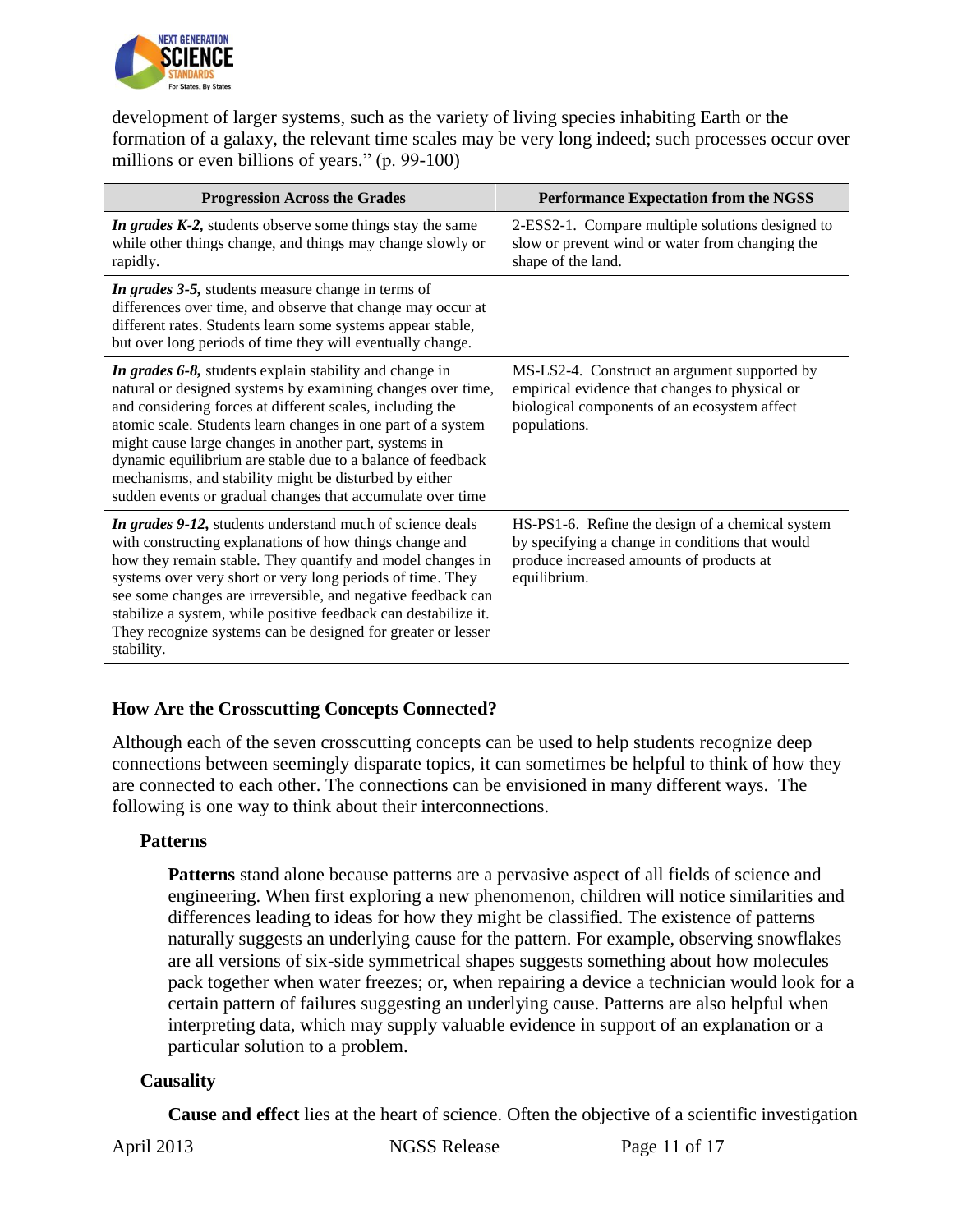

is to find the cause that underlies a phenomenon, first identified by noticing a pattern. Later, the development of theories allows for predictions of new patterns, which then provides evidence in support of the theory. For example, Galileo's observation that a ball rolling down an incline gathers speed at a constant rate eventually led to Newton's Second Law of Motion, which in turn provided predictions about regular patterns of planetary motion, and a means to guide space probes to their destinations.

**Structure and function** can be thought of as a special case of cause and effect. Whether the structures in question are living tissue or molecules in the atmosphere, understanding their structure is essential to making causal inferences. Engineers make such inferences when examining structures in nature as inspirations for designs to meet people's needs.

#### **Systems**

**Systems and system models** are used by scientists and engineers to investigate natural and designed systems. The purpose of an investigation might be to explore how the system functions, or what may be going wrong. Sometimes investigations are too dangerous or expensive to try out without first experimenting with a model.

**Scale, proportion, and quantity** are essential considerations when deciding how to model a phenomenon. For example, when testing a scale model of a new airplane wing in a wind tunnel, it is essential to get the proportions right and measure accurately or the results will not be valid. When using a computer simulation of an ecosystem, it is important to use informed estimates of population sizes to make reasonably accurate predictions. Mathematics is essential in both science and engineering.

**Energy and matter** are basic to any systems model, whether of a natural or a designed system. Systems are described in terms of matter and energy. Often the focus of an investigation is to determine how energy or matter flows through the system, or in the case of engineering to modify the system, so a given energy input results in a more useful energy output.

**Stability and change** are ways of describing how a system functions. Whether studying ecosystems or engineered systems, the question is often to determine how the system is changing over time, and which factors are causing the system to become unstable.

#### **Conclusion**

The purpose of this appendix is to explain the rationale behind integrating crosscutting concepts into the K-12 science curriculum and to illustrate how the seven crosscutting concepts from the *Framework* are integrated into the performance expectations within the NGSS. The crosscutting concepts' utility will be realized when curriculum developers and teachers develop lessons, units, and courses using the crosscutting concepts to tie together the broad diversity of science and engineering core ideas in the curriculum to realize the clear and coherent vision of the *Framework*.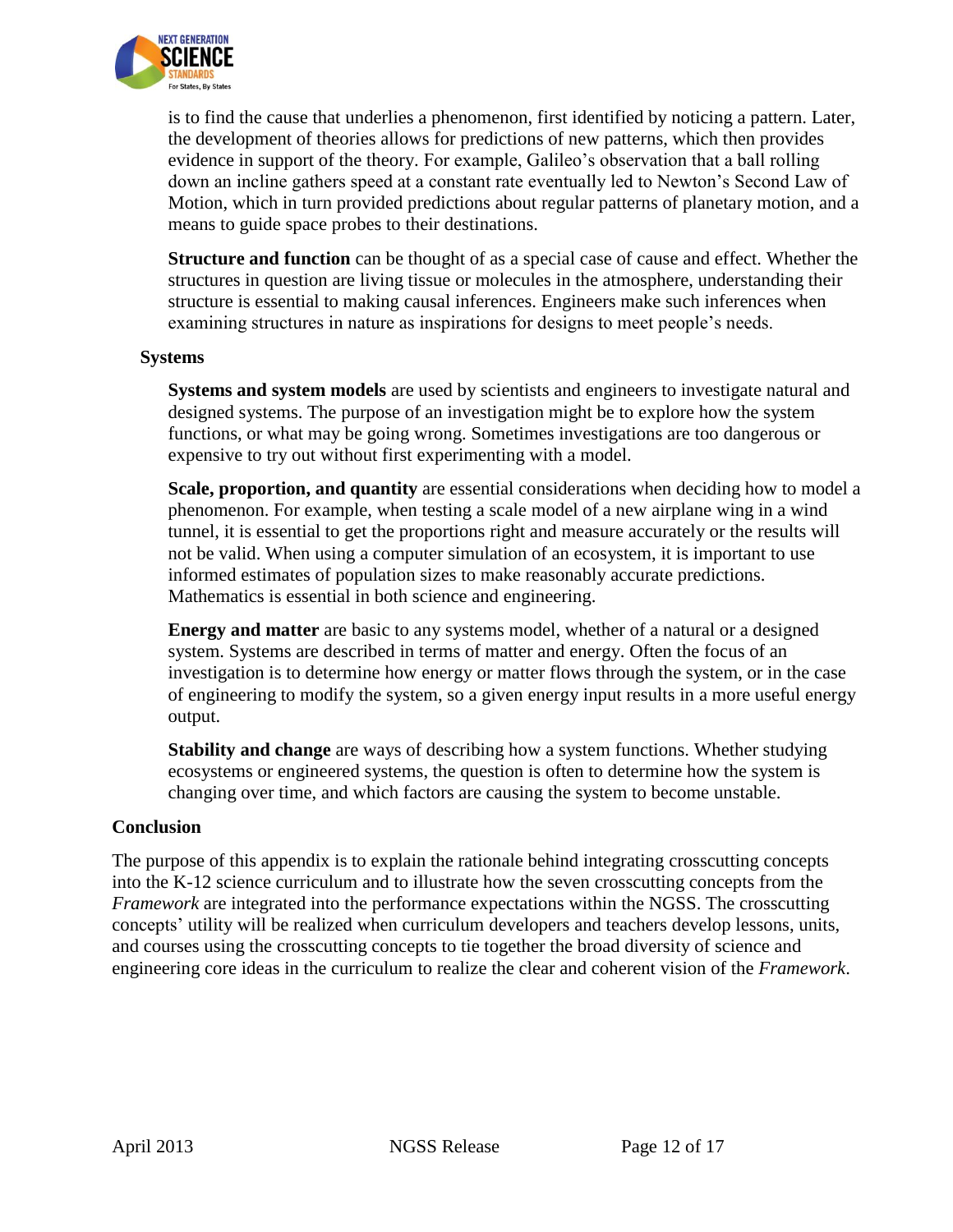

## **References**

- AAAS (1989). *Science for All Americans: a Project 2061 Report*. American Association for the Advancement of Science. Washington, D.C.: AAAS.
- AAAS (1993). *Benchmarks for Science Literacy,* New York, NY: Oxford University Press.
- NRC (1996). *National science education standards*. Washington DC: National Academy Press.
- NSTA (2010). *Science Anchors Project*. http://www.nsta.org/involved/cse/scienceanchors.aspx
- NRC (2012). *A Framework for K-12 Science Education: Practices, Core Ideas, and Crosscutting Concepts.* Washington, DC: National Academy Press.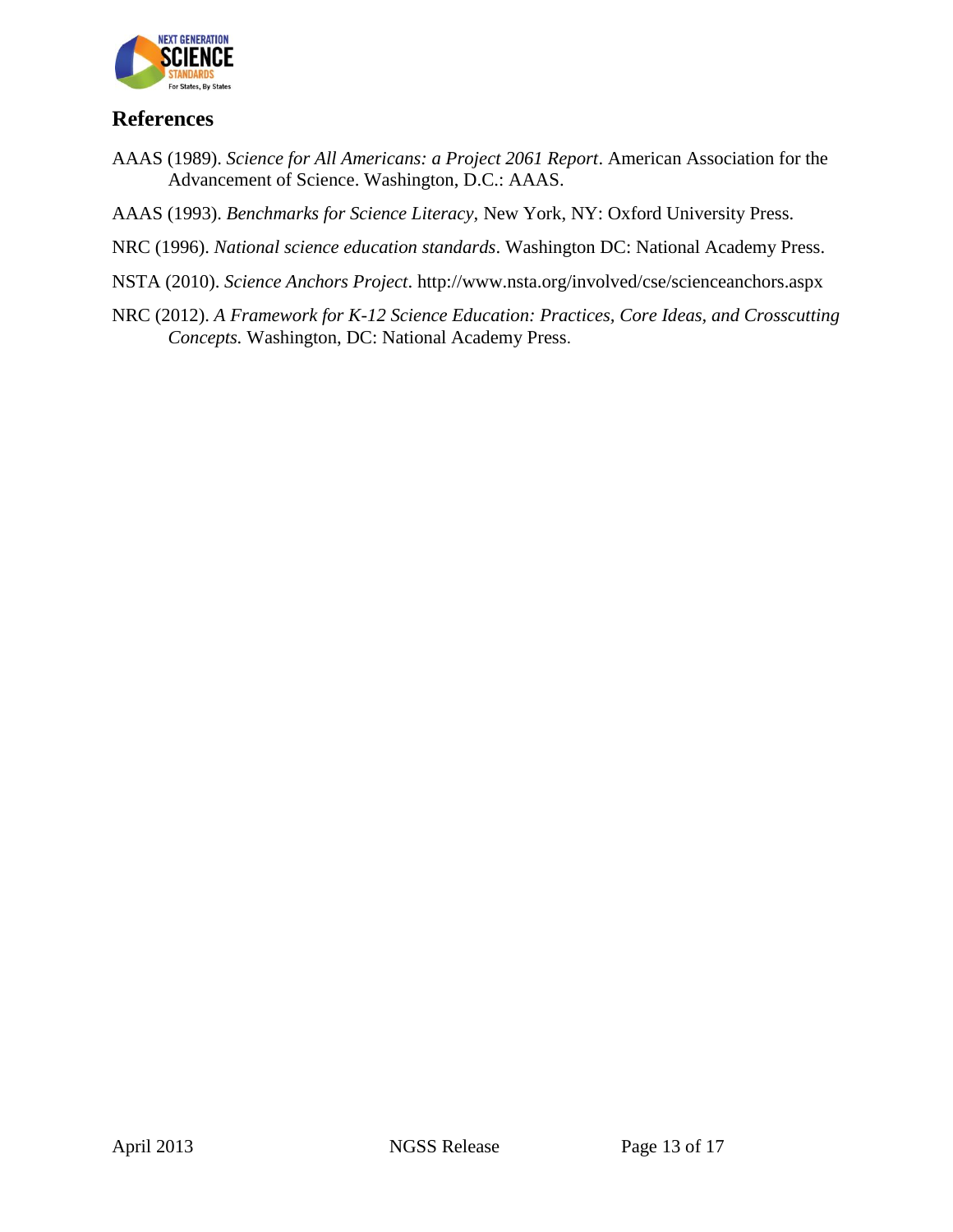

|                      | Grades K-2                      | Grades 3-5                 | Grades 6-8                 | Grades 9-12              |
|----------------------|---------------------------------|----------------------------|----------------------------|--------------------------|
| Patterns             | K-LS1-1, K-ESS2-1,              | $3-PS2-2, 3-LS1-1$ ,       | MS-PS1-2, MS-PS4-1, MS-    | HS-PS1-1, HS-PS1-2,      |
|                      | $1 - LS1 - 2$ , $1 - LS3 - 1$ , | 3-LS3-1, 3-ESS2-1,         | LS2-2, MS-LS4-1, MS-LS4-2, | HS-PS1-3, HS-PS1-5, HS-  |
|                      | 1-ESS1-1, 1-ESS1-2,             | 3-ESS2-2, 4-PS4-1,         | MS-LS4-3, MS-ESS1-1, MS-   | PS2-4, HS-LS4-1,         |
|                      | 2-PS1-1, 2-ESS2-2,              | 4-PS4-3, 4-ESS1-1,         | ESS2-3, MS-ESS3-2          | HS-LS4-3, HS-ESS1-5      |
|                      | $2$ -ESS2-3                     | 4-ESS2-2, 5-ESS1-2         |                            |                          |
| Cause and            | $K-PS2-I, K-PS2-2,$             | $3-PS2-I, 3-PS2-3,$        | MS-PS1-4, MS-PS2-3, MS-    | HS-PS2-4, HS-PS3-5,      |
| Effect               | $K-PS3-1, K-PS3-2,$             | $3-LS2-1, 3-LS3-2,$        | PS2-5, MS-LS1-4, MS-LS1-5, | HS-PS4-1, HS-PS4-4,      |
|                      | K-ESS3-2, K-ESS3-3,             | $3-LS4-2, 3-LS4-3,$        | MS-LS2-1, MS-LS3-2, LS4-4, | HS-PS4-5, HS-LS2-8,      |
|                      | 1-PS4-1, 1-PS4-2,               | 3-ESS3-1, 4-PS4-2,         | MS-LS4-5, MS-LS4-6, MS-    | HS-LS3-1, HS-LS3-2,      |
|                      | $1-PS4-3, 2-PS1-1,$             | 4-ESS2-1, 4-ESS3-1,        | ESS2-5, MS-ESS3-1, MS-     | HS-LS4-2, HS-LS4-4,      |
|                      | $2 - LS2 - 1$                   | 4-ESS3-2, 5-PS1-4,         | ESS3-3, MS-ESS3-4          | HS-LS4-5, HS-LS4-6,      |
|                      |                                 | $5 - PS2 - 1$              |                            | HS-ESS2-4, HS-ESS3-1     |
| Scale,               |                                 | 3-LS4-1, 5-PS1-1, 5-PS2-2, | MS-PS1-1, MS-PS3-1, MS-    | HS-LS2-1, HS-LS2-2,      |
| Proportion,          |                                 | 5-PS1-3, 5-ESS1-1, 5-      | PS3-4, MS-LS1-1, MS-ESS1-  | HS-LS3-3, HS-ESS1-1, HS- |
| and Quantity         |                                 | $ESS2-2$                   | 3, MS-ESS1-4, MS-ESS2-2    | $ESSI-4$                 |
| Systems and          | K-ESS3-1, K-ESS2-2              | $3-LS4-4, 4-LS1-1,$        | MS-PS2-1, MS-PS2-4, MS-    | HS-PS2-2. HS-PS3-1.      |
| <b>System Models</b> |                                 | 5-LS2-1 5-ESS2-1.          | PS3-2, MS-LS1-3, MS-ESS1-  | HS-PS3-4, HS-PS4-3,      |
|                      |                                 | $5-ESS3-1$                 | 2, MS-ESS2-6               | HS-LS1-2, HS-LS1-4,      |
|                      |                                 |                            |                            | HS-LS2-5, HS-ESS3-6      |
| Energy and           | $2-PSI-3$                       | $4-PS3-1, 4-PS3-2,$        | MS-PS1-5, MS-PS1-6, MS-    | HS-PS1-4, HS-PS1-7,      |
| Matter               |                                 | 4-PS3-3, 4-PS3-4,          | PS3-3, MS-PS3-5, MS-LS1-6, | HS-PS1-8, HS-PS3-2,      |
|                      |                                 | 5-PS3-1, 5-LS1-1           | $MS$ -LS1- $k$ .           | HS-PS3-3, HS-LS1-5,      |
|                      |                                 |                            | MS-LS1-7, MS-LS2-3, MS-    | $HS$ -LS1-6, HS-LS1-7,   |
|                      |                                 |                            | $ESS2-4$                   | HS-LS2-3, HS-ESS1-2, HS- |
|                      |                                 |                            |                            | ESS1-3, HS-ESS2-3, HS-   |
|                      |                                 |                            |                            | $ESS2-6$                 |
| Structure and        | $1-LSI-1, 2-LS2-2,$             |                            | MS-PS1-5, MS-PS1-6, MS-    | HS-PS2-6, HS-LS1-1,      |
| <i>Function</i>      | $K-2-ETS1-2$                    |                            | PS4-a, MS-PS4-2, MS-PS4-   | $HS$ - $ESS2$ -5         |
|                      |                                 |                            | 3, MS-LS1-6, MS-LS1-7, MS- |                          |
|                      |                                 |                            | $LS3-1$                    |                          |
| Stability and        | 2-ESS1-1, 2-ESS2-1              |                            | MS-PS2-2, MS-LS2-4, MS-    | HS-PS1-6, HS-PS4-2,      |
| Change               |                                 |                            | LS2-5, MS-ESS2-1, MS-      | HS-LS1-3, HS-LS2-6,      |
|                      |                                 |                            | ESS3-5                     | HS-LS2-7, HS-ESS1-6, HS- |
|                      |                                 |                            |                            | ESS2-1, HS-ESS2-2, HS-   |
|                      |                                 |                            |                            | ESS2-7, HS-ESS3-3, HS-   |
|                      |                                 |                            |                            | ESS3-4, HS-ESS3-5        |
|                      |                                 |                            |                            |                          |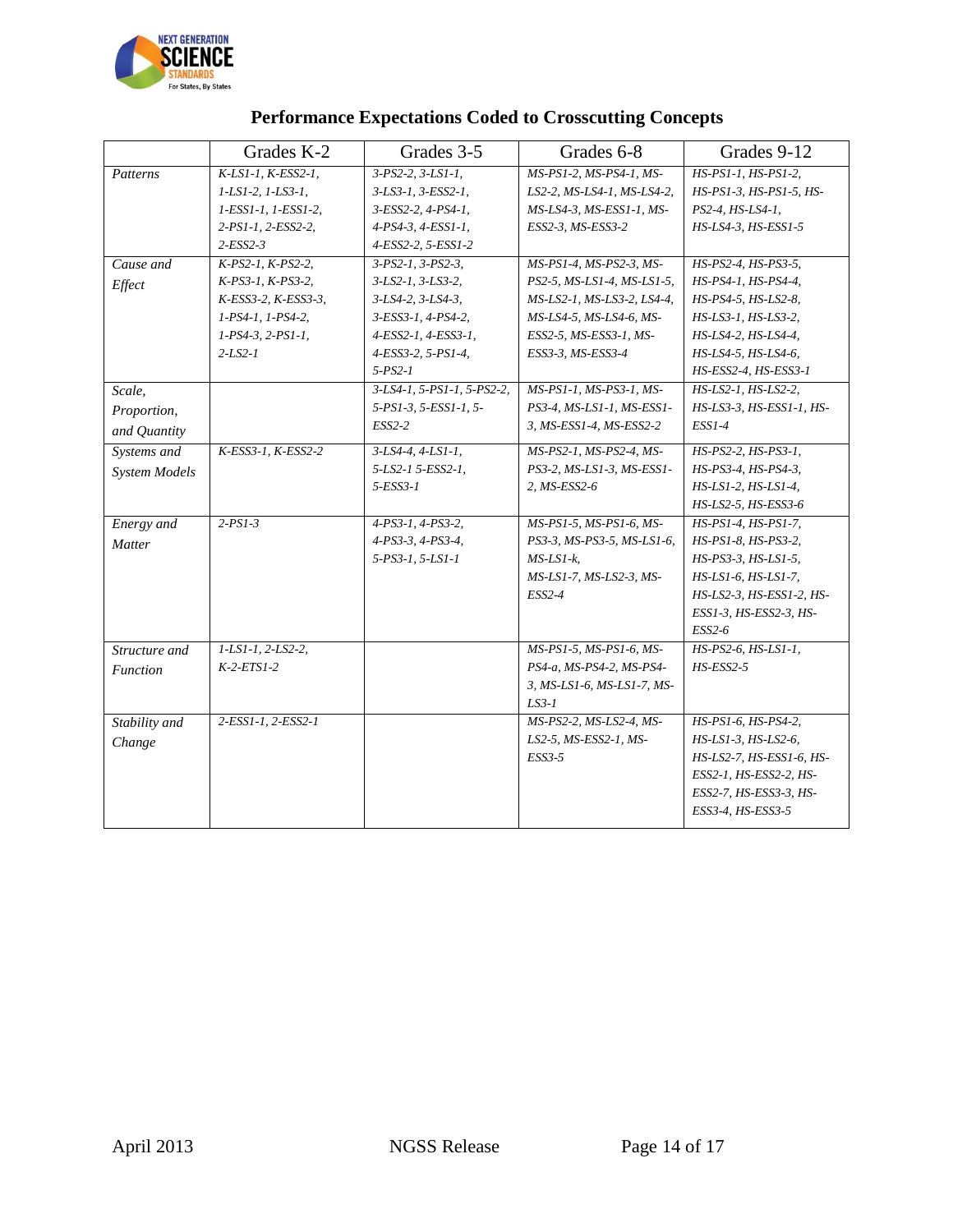## **NGSS Crosscutting Concepts\***

|  | <b>Section 2: Crosscutting Concepts Matrix</b> |  |
|--|------------------------------------------------|--|
|  |                                                |  |

| 1. Patterns – Observed patterns in nature guide organization and classification and prompt questions about relationships and causes underlying them. |                                                                                                                                                                                                                                                                                                             |                                                                                                                                                                                                                                                                                                                                                                                         |                                                                                                                                                                                                                                                                                                                                                                                                                                                                                                                                                                                                                                                  |  |
|------------------------------------------------------------------------------------------------------------------------------------------------------|-------------------------------------------------------------------------------------------------------------------------------------------------------------------------------------------------------------------------------------------------------------------------------------------------------------|-----------------------------------------------------------------------------------------------------------------------------------------------------------------------------------------------------------------------------------------------------------------------------------------------------------------------------------------------------------------------------------------|--------------------------------------------------------------------------------------------------------------------------------------------------------------------------------------------------------------------------------------------------------------------------------------------------------------------------------------------------------------------------------------------------------------------------------------------------------------------------------------------------------------------------------------------------------------------------------------------------------------------------------------------------|--|
| <b>K-2 Crosscutting Statements</b>                                                                                                                   | 3-5 Crosscutting Statements                                                                                                                                                                                                                                                                                 | <b>6-8 Crosscutting Statements</b>                                                                                                                                                                                                                                                                                                                                                      | 9-12 Crosscutting Statements                                                                                                                                                                                                                                                                                                                                                                                                                                                                                                                                                                                                                     |  |
| Patterns in the natural and human<br>designed world can be observed, used<br>to describe phenomena, and used as<br>evidence.                         | Similarities and differences in patterns<br>can be used to sort, classify,<br>communicate and analyze simple rates<br>of change for natural phenomena and<br>designed products.<br>Patterns of change can be used to<br>make predictions.<br>Patterns can be used as evidence to<br>support an explanation. | Macroscopic patterns are related to the nature of<br>microscopic and atomic-level structure.<br>Patterns in rates of change and other numerical<br>relationships can provide information about<br>natural and human designed systems.<br>Patterns can be used to identify cause and effect<br>relationships.<br>Graphs, charts, and images can be used to<br>identify patterns in data. | Different patterns may be observed at each of<br>the scales at which a system is studied and can<br>provide evidence for causality in explanations of<br>phenomena.<br>Classifications or explanations used at one scale<br>may fail or need revision when information from<br>smaller or larger scales is introduced; thus<br>requiring improved investigations and<br>experiments.<br>Patterns of performance of designed systems<br>can be analyzed and interpreted to reengineer<br>and improve the system.<br>• Mathematical representations are needed to<br>identify some patterns.<br>Empirical evidence is needed to identify patterns. |  |

2. Cause and Effect: Mechanism and Prediction – Events have causes, sometimes simple, sometimes multifaceted. Deciphering causal relationships, and the mechanisms by which they are mediated, is a major activity of science and engineering.

| <b>K-2 Crosscutting Statements</b>                                                                                                                                 | 3-5 Crosscutting Statements                                                                                                                                                                                   | <b>6-8 Crosscutting Statements</b>                                                                                                                                                                                                                                                                                                                                            | 9-12 Crosscutting Statements                                                                                                                                                                                                                                                                                                                                                                                                                                                               |
|--------------------------------------------------------------------------------------------------------------------------------------------------------------------|---------------------------------------------------------------------------------------------------------------------------------------------------------------------------------------------------------------|-------------------------------------------------------------------------------------------------------------------------------------------------------------------------------------------------------------------------------------------------------------------------------------------------------------------------------------------------------------------------------|--------------------------------------------------------------------------------------------------------------------------------------------------------------------------------------------------------------------------------------------------------------------------------------------------------------------------------------------------------------------------------------------------------------------------------------------------------------------------------------------|
| Events have causes that generate<br>observable patterns.<br>Simple tests can be designed to gather<br>evidence to support or refute student<br>ideas about causes. | Cause and effect relationships are<br>routinely identified, tested, and used to<br>explain change.<br>Events that occur together with<br>regularity might or might not be a<br>cause and effect relationship. | Relationships can be classified as causal or<br>correlational, and correlation does not<br>necessarily imply causation.<br>Cause and effect relationships may be used to<br>predict phenomena in natural or designed<br>systems.<br>Phenomena may have more than one cause, and<br>some cause and effect relationships in systems<br>can only be described using probability. | Empirical evidence is required to differentiate<br>between cause and correlation and make claims<br>about specific causes and effects.<br>Cause and effect relationships can be suggested<br>and predicted for complex natural and human<br>designed systems by examining what is known<br>about smaller scale mechanisms within the<br>system.<br>Systems can be designed to cause a desired<br>effect.<br>Changes in systems may have various causes<br>that may not have equal effects. |

\* Adapted from: National Research Council (2011). *A Framework for K-12 Science Education: Practices, Crosscutting Concepts, and Core Ideas.* Committee on a Conceptual Framework for New K-12 Science Education Standards. Board on Science Education, Division of Behavioral and Social Sciences and Education. Washington, DC: The National Academy Press. Chapter 4: Crosscutting Concepts.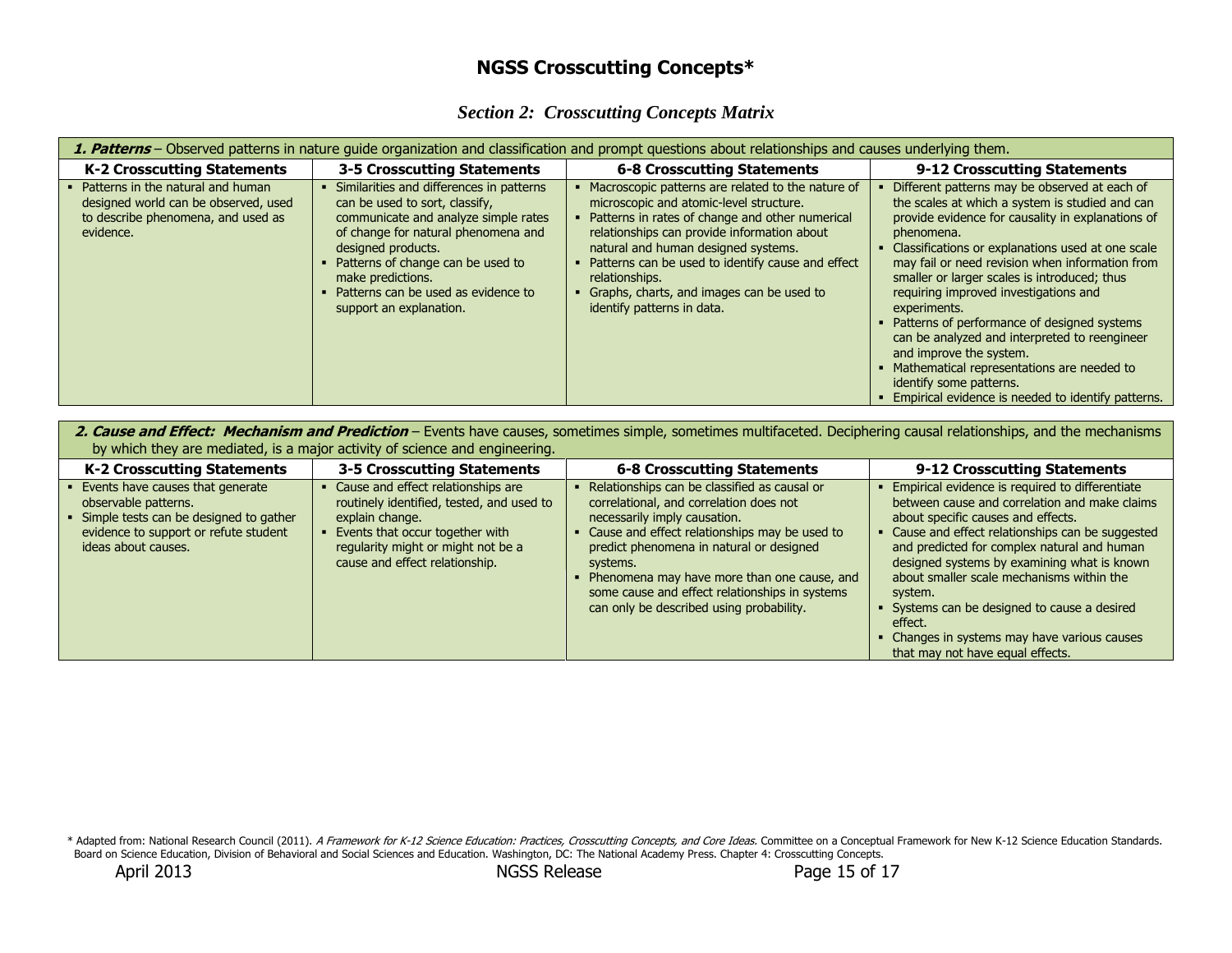## **NGSS Crosscutting Concepts\***

| 3. Scale, Proportion, and Quantity - In considering phenomena, it is critical to recognize what is relevant at different size, time, and energy scales, and to recognize<br>proportional relationships between different quantities as scales change. |                                                                                                                                                                                                                                                                                 |                                                                                                                                                                                                                                                                                                                                                                                                                                                                                                                                                                                                                                                               |                                                                                                                                                                                                                                                                                                                                                                                                                                                                                                                                                                                                                                                                  |
|-------------------------------------------------------------------------------------------------------------------------------------------------------------------------------------------------------------------------------------------------------|---------------------------------------------------------------------------------------------------------------------------------------------------------------------------------------------------------------------------------------------------------------------------------|---------------------------------------------------------------------------------------------------------------------------------------------------------------------------------------------------------------------------------------------------------------------------------------------------------------------------------------------------------------------------------------------------------------------------------------------------------------------------------------------------------------------------------------------------------------------------------------------------------------------------------------------------------------|------------------------------------------------------------------------------------------------------------------------------------------------------------------------------------------------------------------------------------------------------------------------------------------------------------------------------------------------------------------------------------------------------------------------------------------------------------------------------------------------------------------------------------------------------------------------------------------------------------------------------------------------------------------|
| <b>K-2 Crosscutting Statements</b>                                                                                                                                                                                                                    | 3-5 Crosscutting Statements                                                                                                                                                                                                                                                     | <b>6-8 Crosscutting Statements</b>                                                                                                                                                                                                                                                                                                                                                                                                                                                                                                                                                                                                                            | 9-12 Crosscutting Statements                                                                                                                                                                                                                                                                                                                                                                                                                                                                                                                                                                                                                                     |
| Relative scales allow objects and events<br>to be compared and described (e.g.,<br>bigger and smaller; hotter and colder;<br>faster and slower).<br>Standard units are used to measure<br>length.                                                     | Natural objects and/or observable<br>phenomena exist from the very small to<br>the immensely large or from very short<br>to very long time periods.<br>Standard units are used to measure and<br>describe physical quantities such as<br>weight, time, temperature, and volume. | • Time, space, and energy phenomena can be<br>observed at various scales using models to study<br>systems that are too large or too small.<br>• The observed function of natural and designed<br>systems may change with scale.<br>• Proportional relationships (e.g., speed as the<br>ratio of distance traveled to time taken) among<br>different types of quantities provide information<br>about the magnitude of properties and<br>processes.<br>• Scientific relationships can be represented<br>through the use of algebraic expressions and<br>equations.<br>• Phenomena that can be observed at one scale<br>may not be observable at another scale. | • The significance of a phenomenon is dependent<br>on the scale, proportion, and quantity at which it<br>occurs.<br>Some systems can only be studied indirectly as<br>they are too small, too large, too fast, or too<br>slow to observe directly.<br>Patterns observable at one scale may not be<br>observable or exist at other scales.<br>Using the concept of orders of magnitude allows<br>one to understand how a model at one scale<br>relates to a model at another scale.<br>Algebraic thinking is used to examine scientific<br>data and predict the effect of a change in one<br>variable on another (e.g., linear growth vs.<br>exponential growth). |

4. Systems and System Models – A system is an organized group of related objects or components; models can be used for understanding and predicting the behavior of systems.

| --------                                                                                                                                            |                                                                                                                                                                                                               |                                                                                                                                                                                                                                                                                                                                                                                                |                                                                                                                                                                                                                                                                                                                                                                                                                                                                                                                                                                                                                                                                     |
|-----------------------------------------------------------------------------------------------------------------------------------------------------|---------------------------------------------------------------------------------------------------------------------------------------------------------------------------------------------------------------|------------------------------------------------------------------------------------------------------------------------------------------------------------------------------------------------------------------------------------------------------------------------------------------------------------------------------------------------------------------------------------------------|---------------------------------------------------------------------------------------------------------------------------------------------------------------------------------------------------------------------------------------------------------------------------------------------------------------------------------------------------------------------------------------------------------------------------------------------------------------------------------------------------------------------------------------------------------------------------------------------------------------------------------------------------------------------|
| <b>K-2 Crosscutting Statements</b>                                                                                                                  | 3-5 Crosscutting Statements                                                                                                                                                                                   | 6-8 Crosscutting Statements                                                                                                                                                                                                                                                                                                                                                                    | 9-12 Crosscutting Statements                                                                                                                                                                                                                                                                                                                                                                                                                                                                                                                                                                                                                                        |
| • Objects and organisms can be<br>described in terms of their parts.<br>Systems in the natural and designed<br>world have parts that work together. | • A system is a group of related parts<br>that make up a whole and can carry out<br>functions its individual parts cannot.<br>A system can be described in terms of<br>its components and their interactions. | Systems may interact with other systems; they<br>may have sub-systems and be a part of larger<br>complex systems.<br>Models can be used to represent systems and<br>their interactions—such as inputs, processes and<br>outputs—and energy, matter, and information<br>flows within systems.<br>• Models are limited in that they only represent<br>certain aspects of the system under study. | Systems can be designed to do specific tasks.<br>When investigating or describing a system, the<br>boundaries and initial conditions of the system<br>need to be defined and their inputs and outputs<br>analyzed and described using models.<br>Models (e.g., physical, mathematical, computer<br>models) can be used to simulate systems and<br>interactions—including energy, matter, and<br>information flows—within and between systems<br>at different scales.<br>Models can be used to predict the behavior of a<br>system, but these predictions have limited<br>precision and reliability due to the assumptions<br>and approximations inherent in models. |

\* Adapted from: National Research Council (2011). *A Framework for K-12 Science Education: Practices, Crosscutting Concepts, and Core Ideas.* Committee on a Conceptual Framework for New K-12 Science Education Standards. Board on Science Education, Division of Behavioral and Social Sciences and Education. Washington, DC: The National Academy Press. Chapter 4: Crosscutting Concepts.